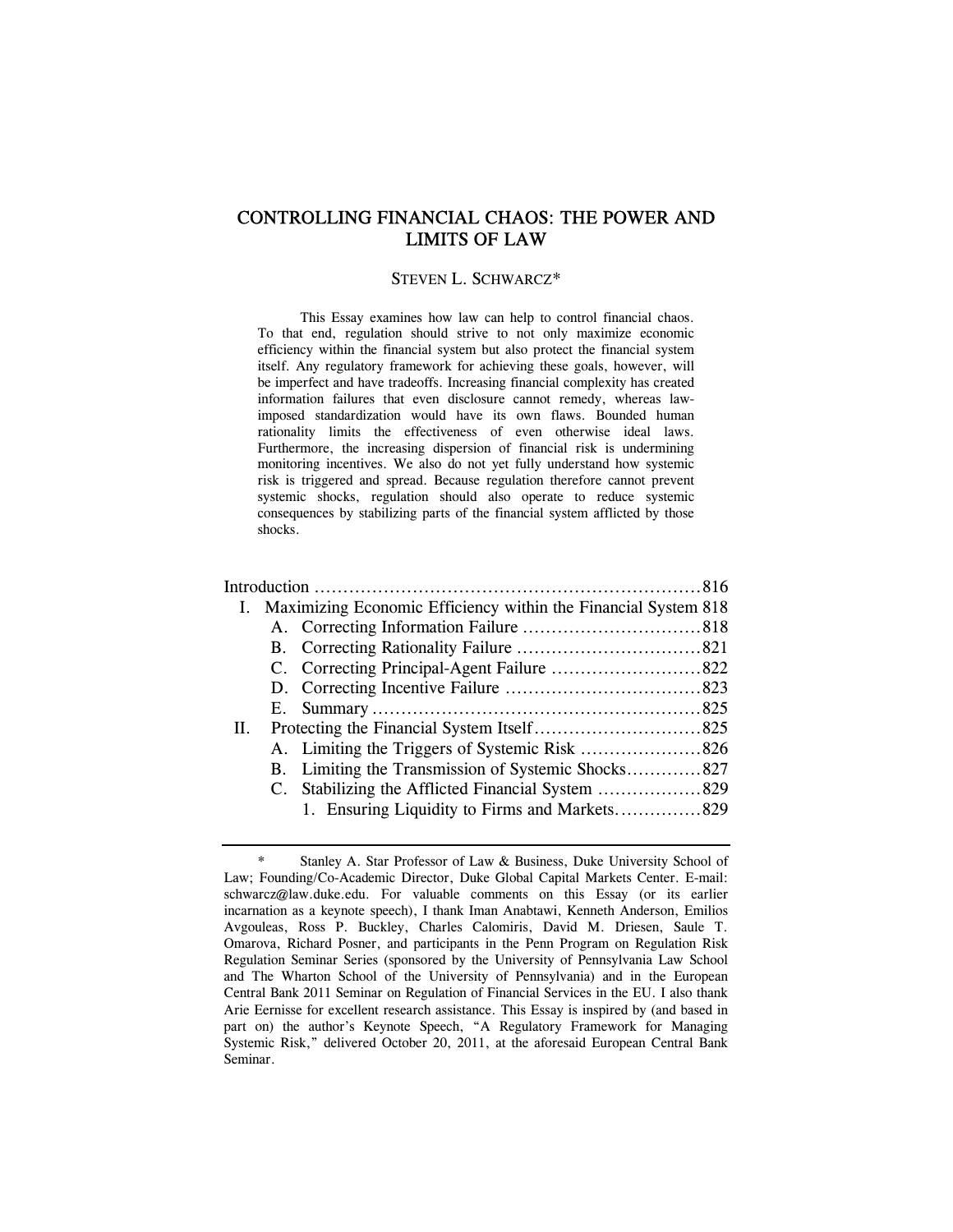|  | 2. Requiring Firms and Markets to Be More Internally |  |  |
|--|------------------------------------------------------|--|--|
|  |                                                      |  |  |
|  |                                                      |  |  |
|  |                                                      |  |  |

#### **INTRODUCTION**

 How can the law help to control financial chaos? By financial chaos, I mean the failure of a chain of financial markets or financial firms, or a chain of significant losses to financial firms, that results in increases in the cost of capital or decreases in its availability.<sup>1</sup> The risk that financial chaos will occur is often referred to as systemic risk.2

Many regulatory responses to systemic risk, like the Dodd-Frank Act in the United States, consist largely of politically motivated reactions to the  $2008$  financial crisis,<sup>3</sup> looking for villains (whether or not they exist).4 To be most effective, however, the regulation must be situated within a more analytical framework.

To create such a framework, we first need to consider what the scope of systemic risk regulation should be. There has been a great deal of regulatory focus on banks and other financial firms. Some of this is path dependent: historically, a chain of bank failures remains an important symbol of systemic risk. The media and politicians also have focused on financial firms because they are so visible and their problems have been so dramatic.

But we also need to recognize that the ongoing trend towards disintermediation—enabling companies to directly access the ultimate source of funds, the capital markets, without going through financial

<sup>1.</sup> Cf. Steven L. Schwarcz, Systemic Risk, 97 GEO. L.J. 193, 204 (2008) (defining systemic risk in these terms).

<sup>2.</sup> Id.

<sup>3.</sup> Another dimension of this problem is that politicians have short-term reelection goals whereas good regulatory solutions are often long-term. Cf. Edward J. Kane, The Inevitability of Shadowy Banking 12 (Mar. 6, 2012) (draft on file with author) ("Because regulators have relatively short terms in office, they are attracted to temporary, rather than lasting[,] fixes.").

 <sup>4.</sup> The Dodd-Frank Act delegates much of the regulatory details to administrative rulemaking, in many cases after the relevant government agencies engage in further study. Perhaps even more significantly, the Act creates a Financial Stability Oversight Council, part of whose mission is to monitor and identify potential systemic threats in order to find regulatory gaps. Dodd-Frank Wall Street Reform and Consumer Protection Act, Pub. L. No. 111-203, § 112, 124 Stat. 1376, 1394–98 (2010). The Council will be aided in this task by a newly created and, hopefully, nonpartisan Office of Financial Research. Id. Regulators therefore will have the ability to look beyond the Act's confines.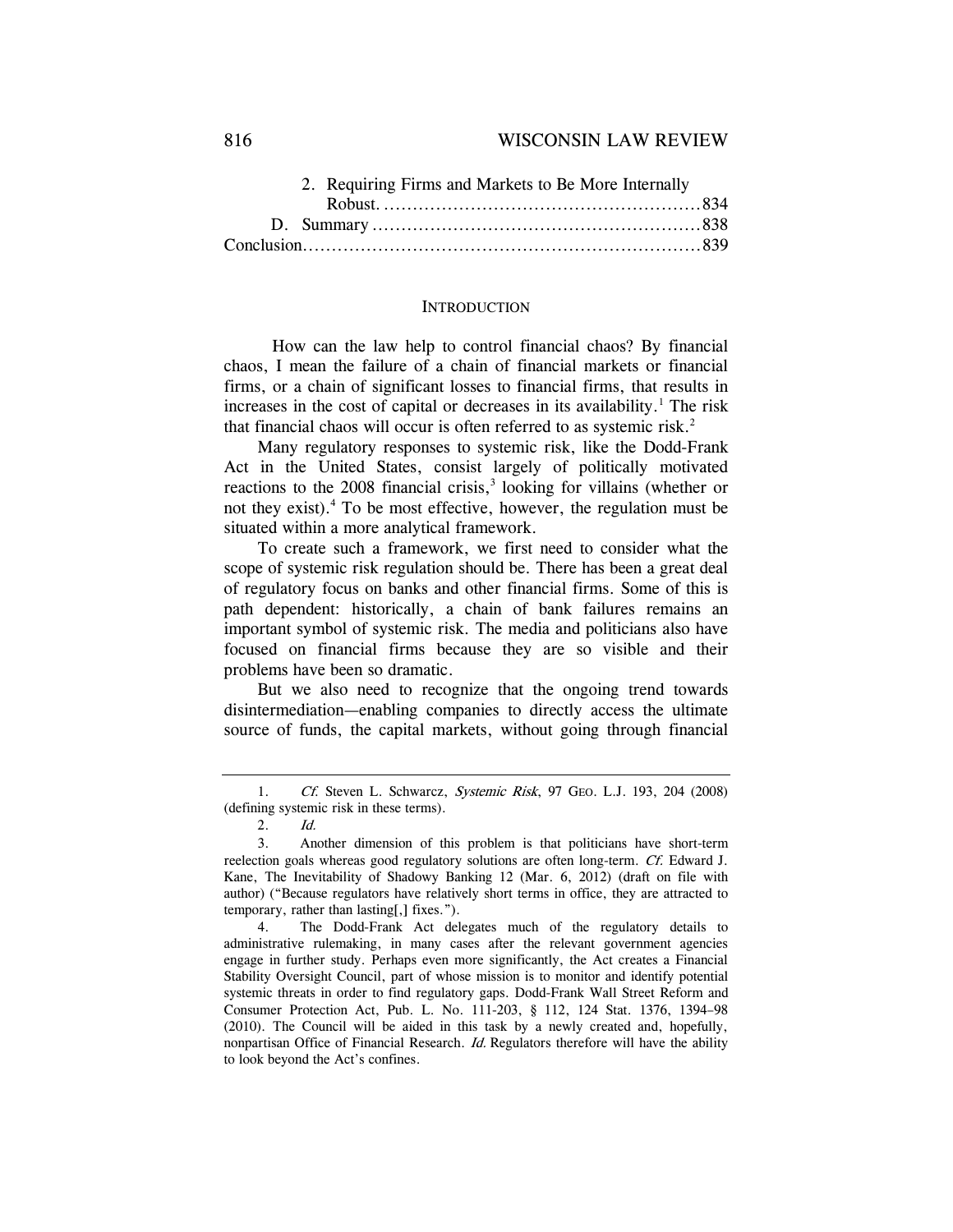intermediaries—is making financial markets themselves increasingly central to any examination of systemic risk.<sup>5</sup>

For example, although the bankruptcy of Lehman Brothers in 2008 filled the headlines, its trigger was the collapse of the market for mortgage-backed securities. Many of these securities were collateralized in part by risky subprime home mortgages, which were expected to be refinanced through home appreciation. When home prices stopped appreciating, the borrowers could not refinance. In many cases, they defaulted. These defaults caused substantial amounts of investment-grade-rated mortgage-backed securities to be downgraded and, in some cases, to default. Investors began losing confidence in these and other rated securities, and their market prices started falling.

Lehman Brothers, which held large amounts of mortgage-backed securities, was particularly exposed. Lehman's counterparties began demanding additional safeguards, which Lehman could not provide. Absent a government bailout, Lehman filed for bankruptcy. That, in turn, caused securities markets to panic; even the short-term commercial paper market virtually shut down, and the market prices of mortgage-backed securities collapsed substantially below the intrinsic value of the mortgage loans backing those securities.<sup>6</sup> That accelerated the death spiral, causing financial firms holding mortgage-backed securities to appear, if not be, more financially risky; requiring highly leveraged firms to engage in fire-sales of assets (thereby exacerbating the fall in prices); and shutting off credit markets, which impacted the real economy.

This demonstrates that both financial firms and financial markets can, if they fail, be triggers and transmitters of systemic risk. The scope of any regulatory framework for managing systemic risk should therefore include both financial firms and markets.

Before attempting to design such a regulatory framework, we need to examine what the framework's goals should be. The primary goal for regulating financial risk is micro-prudential: maximizing economic efficiency within the financial system. Systemic risk is a form of financial risk, so efficiency should certainly be a goal in its regulation. But systemic risk also represents risk to the financial system itself. Any

<sup>5.</sup> Schwarcz, *supra* note 1, at 200.

 <sup>6.</sup> Even prior to Lehman's collapse, mortgage-backed securities may have been undervalued in the market. For example, in July 2008 I was an expert in the Orion Finance SIV case in the English High Court of Justice. Orion's mortgage-backed securities had a market value of around twenty-two cents on the dollar, whereas the present value of its reasonably expected cash flows was around eighty-eight cents on the dollar because most of the mortgages were prime.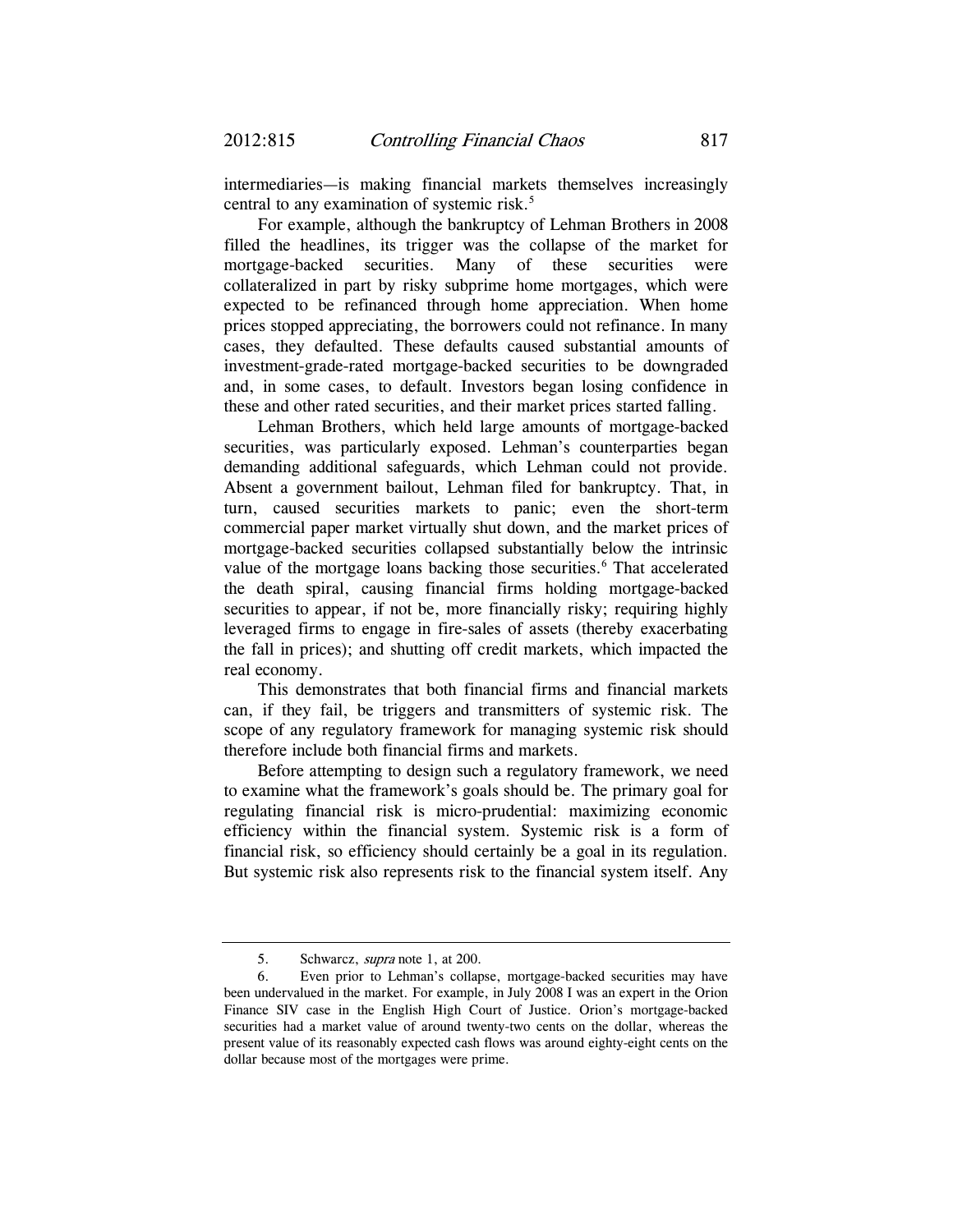framework for regulating systemic risk therefore should also include that macro-prudential goal: protecting the financial system itself.<sup>7</sup>

## I. MAXIMIZING ECONOMIC EFFICIENCY WITHIN THE FINANCIAL **SYSTEM**

Financial regulation can help to maximize economic efficiency by correcting market failures. As discussed below, at least four types of partly interrelated market failures occur within the financial system: information failure, rationality failure, principal-agent failure, and incentive failure.

## A. Correcting Information Failure

Complexity is the main cause of financial information failure.<sup>8</sup> Financial markets and products are already incredibly complex, and that complexity is certain to increase. Profit opportunities are inherent in complexity, due in part to investor demand for securities that more precisely match their risk and reward preferences. Regulatory arbitrage increases complexity as market participants take advantage of inconsistent regulatory regimes both within and across national borders. And new technologies continue to add complexity not only to financial products but also to financial markets.9

Complexity has been undermining disclosure, which has been the chief regulatory response to financial information failure.<sup>10</sup> Although most, if not all, of the risks on complex mortgage-backed securities were disclosed prior to the 2008 financial crisis, many institutional

 <sup>7.</sup> For a critical discussion of the rationale of financial regulation, see EMILIOS AVGOULEAS, GOVERNANCE OF GLOBAL FINANCIAL MARKETS: THE LAW, THE ECONOMICS, THE POLITICS (forthcoming 2012).

<sup>8.</sup> See generally Steven L. Schwarcz, Regulating Complexity in Financial Markets, 87 WASH. U. L. REV. 211 (2009). Information failure can arise from other causes as well, including the potential for transaction costs relating to information acquisition to diminish the value of new information (and thus the incentive to acquire such information). See Sanford J. Grossman & Joseph E. Stiglitz, On the Impossibility of Informationally Efficient Markets, 70 AM. ECON. REV. 393 (1980).

 <sup>9.</sup> I have argued that there are two aspects to complexity: cognitive complexity, meaning that things are too complicated and non-linear to understand; and temporal complexity, meaning that systems work too quickly and interactively to control. Schwarcz, supra note 8, at 214–15. Engineers sometimes refer to temporal complexity as tight coupling. Id.

<sup>10.</sup> See, e.g., Cynthia A. Williams, The Securities and Exchange Commission and Corporate Social Transparency, 112 HARV. L. REV. 1197, 1209–35 (1999) (discussing the general purpose of disclosure in the Exchange Act and the Securities Act).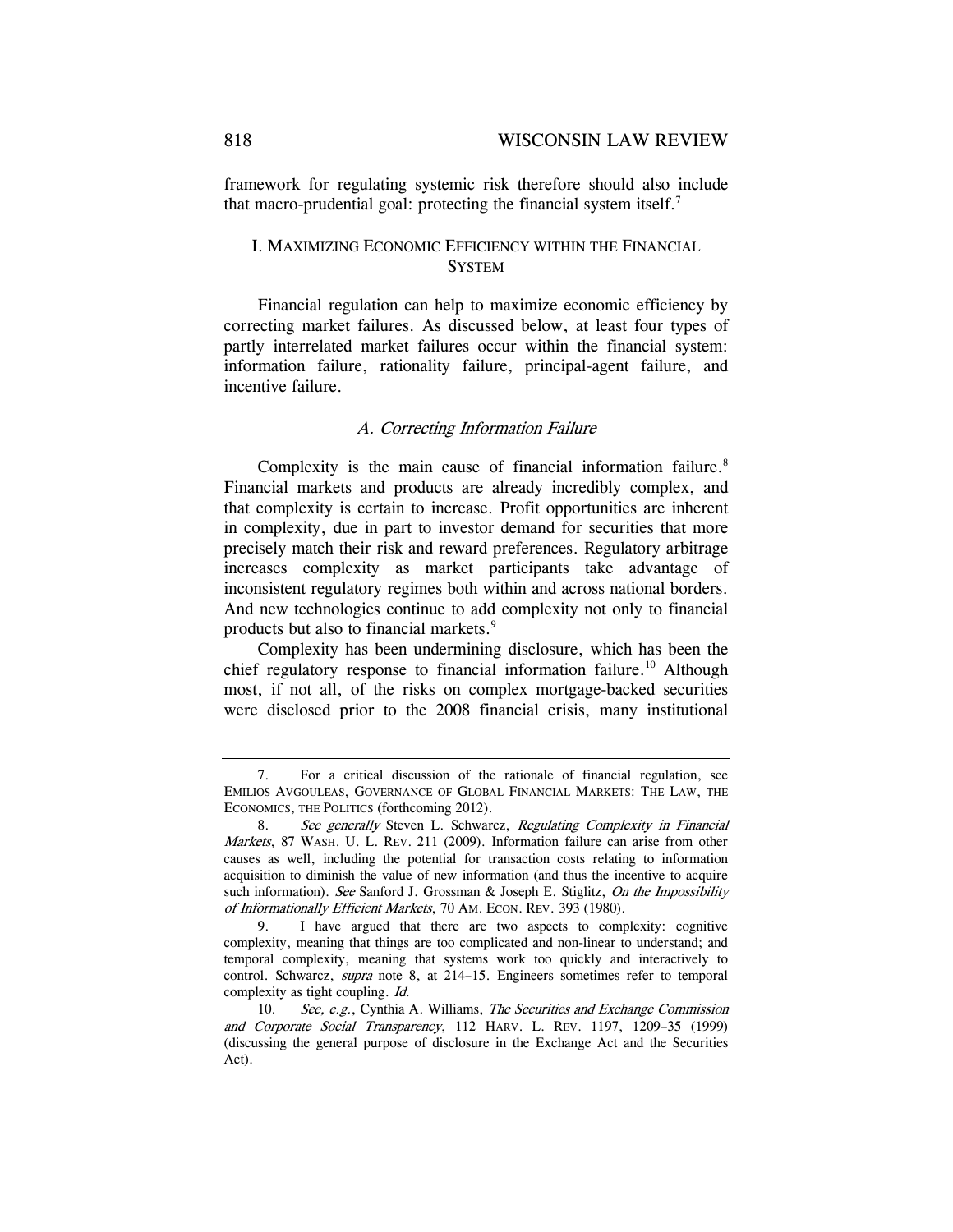investors—including even the largest, most sophisticated firms—bought these securities without fully understanding them. $<sup>11</sup>$ </sup>

The Dodd-Frank Act puts great stock in the idea of improving disclosure, $12$  but its efficacy will be limited. Some financial structures are getting so complex that they are incomprehensible.<sup>13</sup> Furthermore, it may well be rational for an investor to invest in high-yielding complex securities without fully understanding them. Among other reasons,14 the investor simply may not have the staffing to evaluate the securities, whereas failure to invest would appear to—and in fact could—competitively prejudice the investor vis-à-vis others who invest.

This begs the question whether institutional investors will hire experts as needed to decipher complex deals. The evidence suggests they do not always do so, and theory explains why. Although experts may be hired to the extent that their costs do not exceed the benefits gained from more fully understanding the complexity, at some level of complexity those costs will exceed—or at least appear to exceed—any potential gain. This is because the cost of hiring experts is tangible, whereas the benefit gained from fully understanding complex transactions is intangible and harder to quantify—especially since constantly innovating markets cause rapid informational obsolescence. Managers attempting a cost-benefit analysis may well give greater weight to the tangible cost and less credence to any intangible benefit.

<sup>11.</sup> See Steven L. Schwarcz, Disclosure's Failure in the Subprime Mortgage Crisis, 2008 UTAH L. REV. 1109, 1110; cf. John D. Finnerty & Kishlaya Pathak,  $A$ Review of Recent Derivatives Litigation, 16 FORDHAM J. CORP. & FIN. L. 73, 74 (2011) (observing that court records reveal investors' misunderstandings about the nature of derivative financial instruments).

<sup>12.</sup> See, e.g., Dodd-Frank Wall Street Reform and Consumer Protection Act, Pub. L. No. 111-203, § 1103, 124 Stat. 1376, 2118–20 (2010) (requiring additional disclosure); § 942(b) (requiring issuers of asset-backed securities to disclose information on the assets backing each tranche of security); § 945 (requiring the SEC to issue rules requiring issuers of asset-backed securities to disclose the nature of the underlying assets); § 951 (requiring persons who make solicitations for the sale of all or substantially all of a corporation's assets to disclose their compensation arrangements to shareholders).

<sup>13.</sup> See, e.g., Lee C. Buchheit, Did We Make Things Too Complicated?, INT'L FIN. L. REV., Mar. 2008, at 24; David Barboza, Complex El Paso Partnerships Puzzle Analysts, N.Y. TIMES, July 23, 2002, at C1 ("[O]ne industry giant, the El Paso Corporation, is growing ever more reliant on deals [using off-balance sheet partnerships] so complex that securities experts call them incomprehensible."). It appears hyperbolic to say that structures created by humans cannot be understood by humans. The larger problem may be that relatively few people can understand the structures and that many structures may not be able to be understood by any single person.

 <sup>14.</sup> For a comprehensive review of these reasons, see Schwarcz, supra note 11, at 1113–15.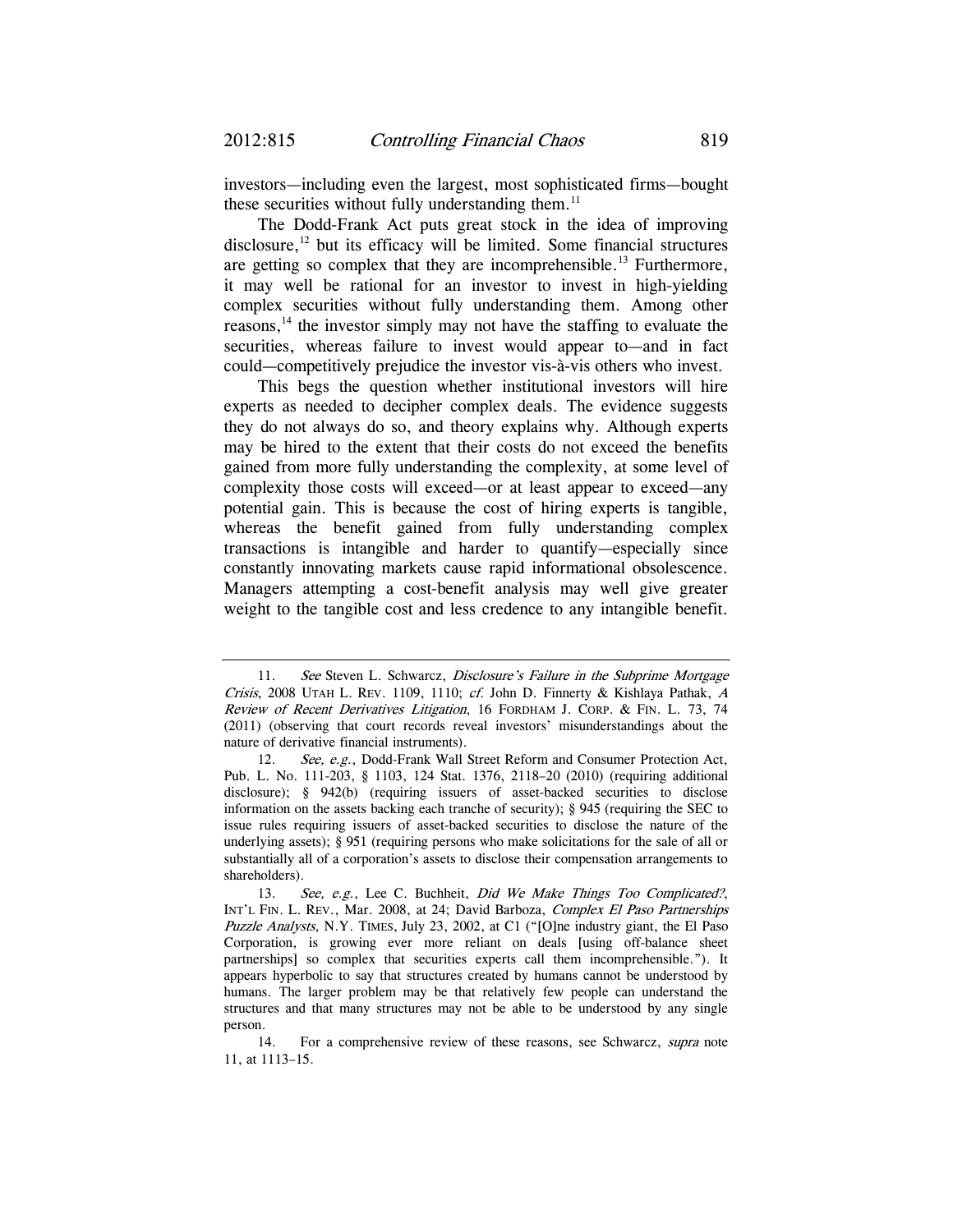"The more complex the transaction, the higher the costs, and thus the more likely it is that the cost-benefit balance will be out of equilibrium."<sup>15</sup>

Information failure not only undermines investor disclosure. It also undermines the ability of regulators themselves to keep up with the financial industry, and indeed regulators have extreme difficulty keeping up with financial innovation. $16$ 

A possible way to address information failure resulting from complexity would be to require investments and other financial products to become more standardized. One of the goals of the Dodd-Frank Act, for example, is to standardize more derivatives transactions. To this end, the Act requires many derivatives to be cleared through clearinghouses, $17$  which generally require a high degree of standardization in the derivatives they clear.<sup>18</sup>

But standardization can backfire. Dodd-Frank's clearinghouse requirement might inadvertently increase systemic risk by concentrating derivatives exposure at the clearinghouse level.<sup>19</sup> And the overall economic impact of standardization is unclear because standardization can stifle innovation and interfere with the ability of parties to achieve the efficiencies that arise when firms craft financial products tailored to the particular needs and risk preferences of investors.

Dodd-Frank also attempts to address information failure by requiring sellers of securitization products to retain a minimum unhedged position in each class of securities they sell—the so-called "skin in the game."20 This too can backfire. By retaining residual risk portions of certain complex securitization products they were selling, underwriters may actually have fostered false investor confidence, contributing to the 2008 financial crisis. Complexity, in other words,

 <sup>15.</sup> Id. at 1114.

<sup>16.</sup> See, e.g., Dan Awrey, Complexity, Innovation and the Regulation of Modern Financial Markets 37–51 (Oxford Legal Studies Research Paper No. 49/2011, 2011), *available at http://www.ssrn.com/abstract=1916649* (discussing the relationship between complexity and financial innovation in the regulation of OTC derivatives).

 <sup>17.</sup> Dodd-Frank Act § 723(a).

 <sup>18.</sup> This can become a little circular, though, because Dodd-Frank includes an exception for derivatives that a clearinghouse will not accept for clearing. § 723(a)(3).

<sup>19.</sup> Iman Anabtawi & Steven L. Schwarcz, Regulating Systemic Risk: Towards an Analytical Framework, 86 NOTRE DAME L. REV. 1349, 1395 (2011) ("Central clearing merely shifts counterparty risk to a clearinghouse, reducing that risk only to the extent that clearinghouses can manage risk better or are more creditworthy than individual firms.").

<sup>20.</sup> See Dodd-Frank Act sec. 941(b), § 15G (directing the SEC to require sponsors of asset-backed securities to retain at least five percent of the credit risk of the underlying assets).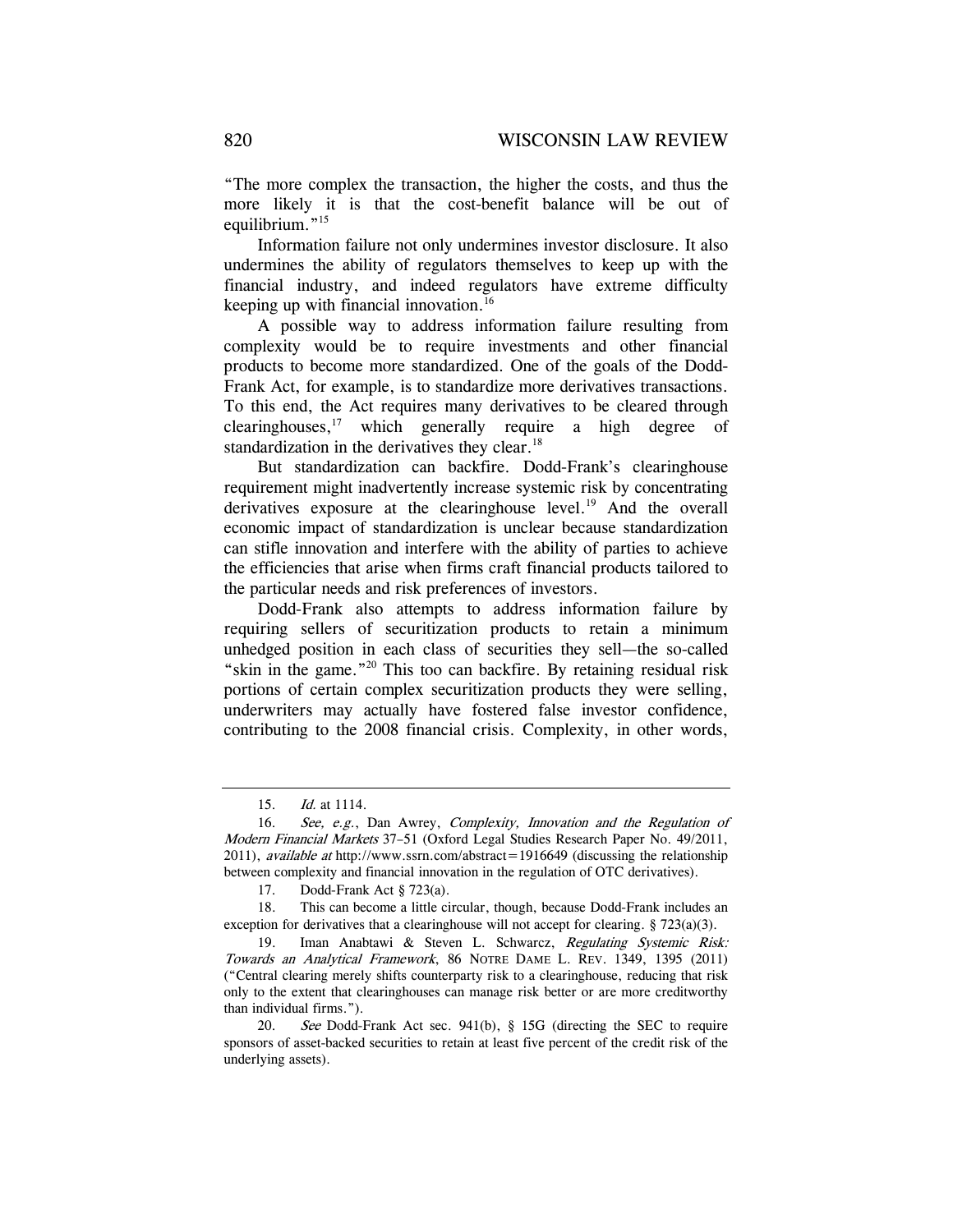can cause not only information asymmetry but also mutual misinformation.<sup>21</sup>

In a world of complexity, disclosure will not always be sufficient to correct information failure. Moreover, even perfect disclosure would be insufficient to mitigate information failures that cause systemic risk. Individual market participants who fully understand the risk will be motivated to protect themselves but not necessarily the financial system as a whole. A market participant may well decide to engage in a profitable transaction even though doing so could increase systemic risk, since much of the harm from a possible systemic collapse would be externalized onto other market participants as well as onto ordinary citizens impacted by an economic collapse.<sup>22</sup>

There are, therefore, no complete solutions to the problem of financial information failure.

### B. Correcting Rationality Failure

Even in financial markets, humans have bounded rationality—a type of information failure, but one distinct and important enough to merit a separate category. Investors are complacent, following the herd in their investment choices and over-relying on heuristics, such as rating-agency ratings.<sup>23</sup> Market participants are also prone to panic.<sup>24</sup> Furthermore, due to optimism bias and availability bias, they are unrealistically optimistic when thinking about extreme events with

 23. Steven L. Schwarcz, Protecting Financial Markets: Lessons from the Subprime Mortgage Meltdown, 93 MINN. L. REV. 373, 379–83, 404–05 (2008).

<sup>21.</sup> See Schwarcz, supra note 8, at 241-42 (discussing mutual misinformation).

<sup>22.</sup> See Schwarcz, supra note 1, at 206 (explaining this concept and describing it as a type of "tragedy of the commons"). It is a tragedy of the commons insofar as market participants suffer from the actions of other market participants; it is a more standard externality insofar as non-market participants suffer from the actions of market participants.

 <sup>24.</sup> For a thoughtful analysis of how rationality failures help to explain the 2008 financial crisis, see Geoffrey P. Miller & Gerald Rosenfeld, Intellectual Hazard: How Conceptual Biases in Complex Organizations Contributed to the Crisis of 2008, 33 HARV. J.L. & PUB. POL'Y 807 (2010). One of the causes of the financial crisis may have been intellectual hazard, "the tendency of behavioral biases to interfere with accurate thought and analysis within complex organizations." Id. at 808. Some examples of behavioral biases include complexity bias, the tendency to analyze a situation wrongly because of inadequate ability to interpret complex information; incentive bias, the tendency "to see the world in accordance with their [own] selfinterest"; and asymmetry bias, the tendency to rely on "pre-formed and fixed ideas, judgments, or attitudes." *Id.* at 813-18. During the financial crisis, actors in complex organizations enabled the spread of systemic risk by failing to properly acquire, process, transmit, and implement key risk-related information. Id. at 810.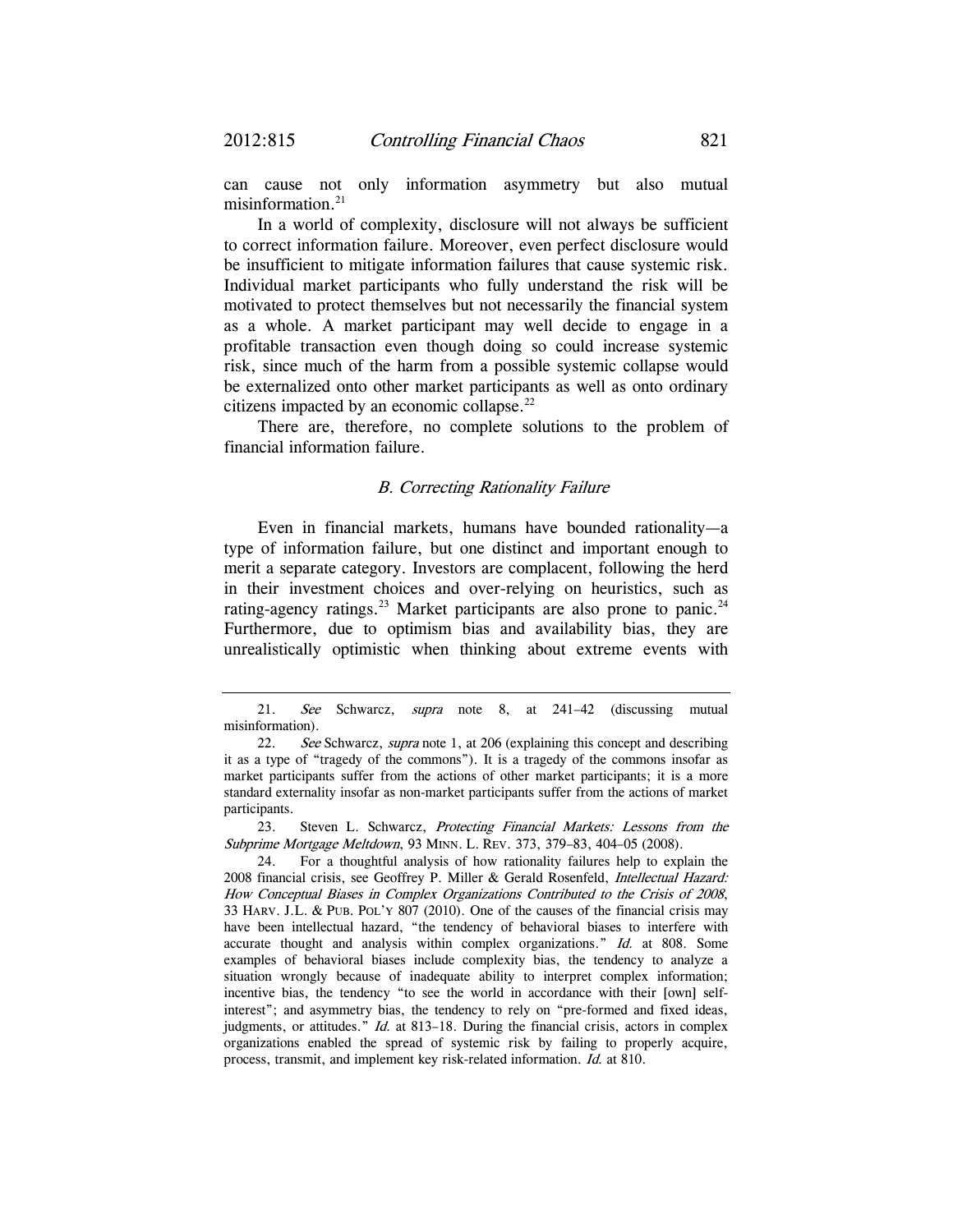which they have no recent experience, devaluing the likelihood and potential consequences of those events.25

Thus, during periods of relative economic stability—such as during the decade before the financial crisis—market participants may underassess the risk of low-probability adverse market events. They may also underestimate seemingly mundane low-probability events. For example, their very familiarity with collateral may have led members of the financial community to underestimate the likelihood and potential consequences of a drop in housing prices. The impact of that drop on collateral value changed, in some cases, what was thought to be overcollateralized (and therefore protected) mortgage-backed securities into under-secured (and therefore insufficiently protected) securities.<sup>26</sup>

Dodd-Frank attempts to fix a sliver of this problem by attempting to improve rating-agency ratings.<sup>27</sup> But the greater regulatory hurdle is that human nature cannot be easily changed. It is unclear—and Dodd-Frank does not address—how complacency, for example, can be remedied. And although panics are often the triggers that commence a chain of systemic failures, it is impossible to identify all the causes of panics that can trigger systemic risk.

## C. Correcting Principal-Agent Failure

Scholars have long studied inefficiencies resulting from conflicts of interest between managers and owners of firms. The Dodd-Frank Act attempts to fix this traditional type of conflict. It ignores, however, a much more insidious principal-agent failure: the intra-firm problem of secondary-management conflicts.<sup>28</sup> The nub of the problem is that secondary managers are almost always paid under short-term compensation schemes, misaligning their interests with the long-term interests of the firm.<sup>29</sup>

Complexity exacerbates this problem by increasing information asymmetry between technically sophisticated secondary managers and the senior managers to whom they report. For example, as the VaR, or value-at-risk, model for measuring investment-portfolio risk became more accepted, financial firms began compensating secondary managers not only for generating profits but also for generating profits with low

<sup>25.</sup> Anabtawi & Schwarcz, *supra* note 19, at 1366-67.

 <sup>26.</sup> Id. at 1367–68.

 <sup>27.</sup> Dodd-Frank Wall Street Reform and Consumer Protection Act, Pub. L. No. 111-203, secs. 931–939H, 124 Stat. 1376, 1872–90 (2010).

<sup>28.</sup> See Steven L. Schwarcz, Conflicts and Financial Collapse: The Problem of Secondary-Management Agency Costs, 26 YALE J. ON REG. 457 (2009).

 <sup>29.</sup> Id. at 460.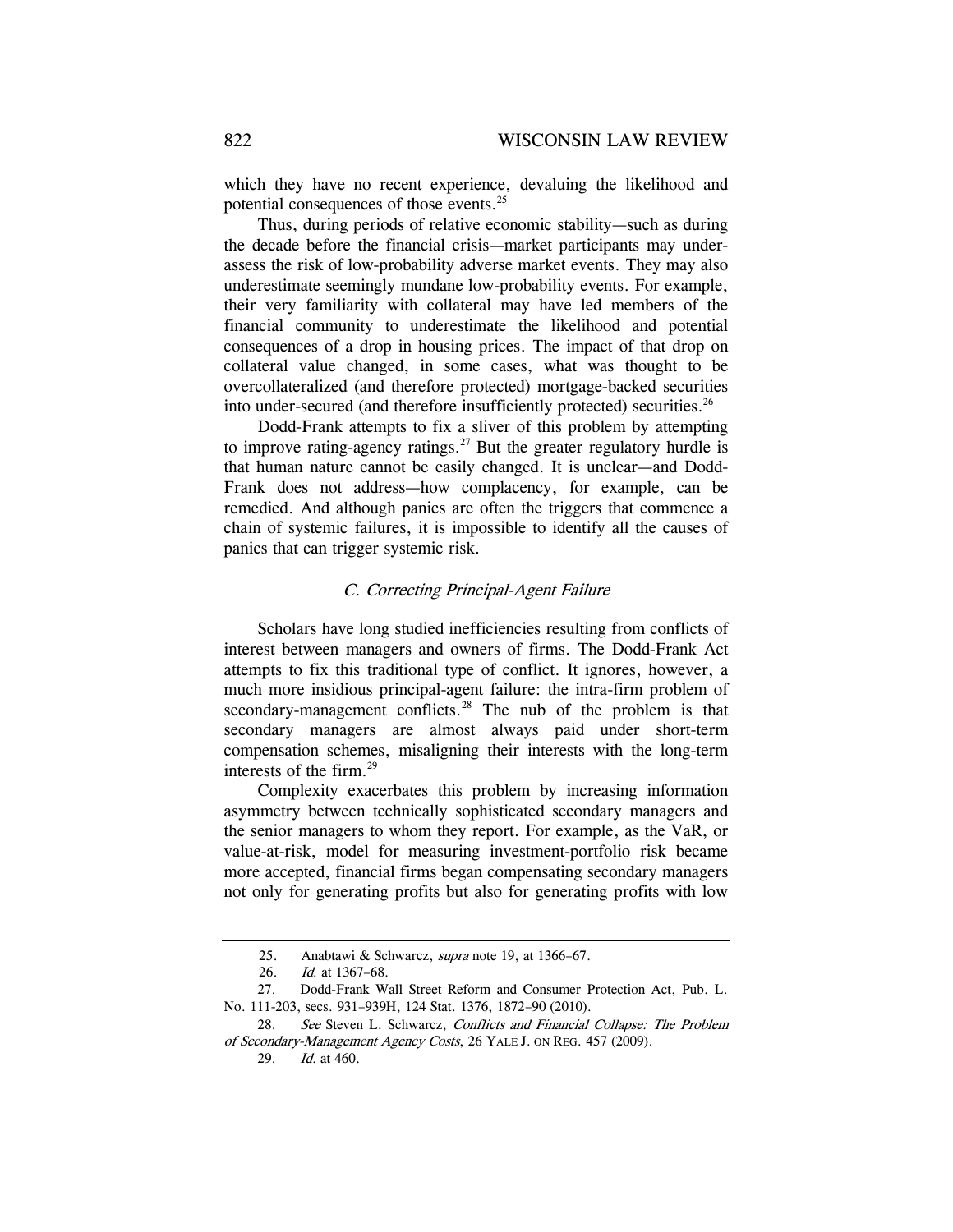risks, as measured by VaR.<sup>30</sup> Secondary managers turned to investment products with low VaR risk profile, like credit-defaults swaps that generate small gains but only rarely have losses. They knew, but did not always explain to their superiors, that any losses that might eventually occur would be huge.

In theory, firms can solve this principal-agent failure by paying managers, including secondary managers, under longer-term compensation schemes (e.g., compensation subject to clawbacks or deferred compensation based on long-term results).<sup>31</sup> In practice, however, that solution would confront a collective action problem: firms that offer their secondary managers longer-term compensation might not be able to hire as competitively as firms that offer more immediate compensation.<sup>32</sup> Regulation may be needed to help solve this collective action problem not only within nations but also across nations,33 because good secondary managers can work in financial centers worldwide.

## D. Correcting Incentive Failure

Risk dispersion can create benefits, such as investment diversification and more efficient allocation of risk. But risk can be marginalized, becoming "so widely dispersed that rational market participants individually lack the incentive to monitor it."34 This

<sup>30.</sup> See, e.g., PHILIPPE JORION, VALUE AT RISK: THE NEW BENCHMARK FOR MANAGING FINANCIAL RISK 568 (3d ed. 2007).

 <sup>31.</sup> It appears that at least two financial firms, Goldman Sachs and Morgan Stanley, are beginning to implement this type of compensation policy. See Liz Moyer, On 'Bleak' Street, Bosses in Cross Hairs, WALL ST. J., Feb. 8, 2012, at C1 (reporting that these firms "would seek to recover pay from any employee whose actions expose the firms to substantial financial or legal repercussions").

<sup>32.</sup> See, e.g., Kimberly D. Krawiec, The Return of the Rogue, 51 ARIZ. L. REV. 127, 157–58 (2009) (arguing that financial firms have had trouble balancing the discouragement of excessive risk-taking against the need to create profit-maximizing incentives and preferences).

 <sup>33.</sup> The Basel Capital Accords exemplify global rules intended to help avoid prejudicing the competitiveness of firms—in this case, banks—in any given nation or region. See, e.g., Clyde Stoltenberg et al., The Past Decade of Regulatory Change in the U.S. and EU Capital Market Regimes: An Evolution from National Interests toward International Harmonization with Emerging G-20 Leadership, 29 BERKELEY J. INT'L L. 577, 615–44 (2011) (examining U.S. and E.U. efforts to adopt harmonized financial standards); Arie C. Eernisse, Note, Banking on Cooperation: The Role of the G-20 in Improving the International Financial Architecture, 22 DUKE J. COMP. & INT'L L. 239, 254–56 (2012) (discussing the Basel III capital and liquidity framework and its emphasis on consistent global standards).

<sup>34.</sup> See Steven L. Schwarcz, Marginalizing Risk, 89 WASH. U. L. REV. 487, 517 (2012).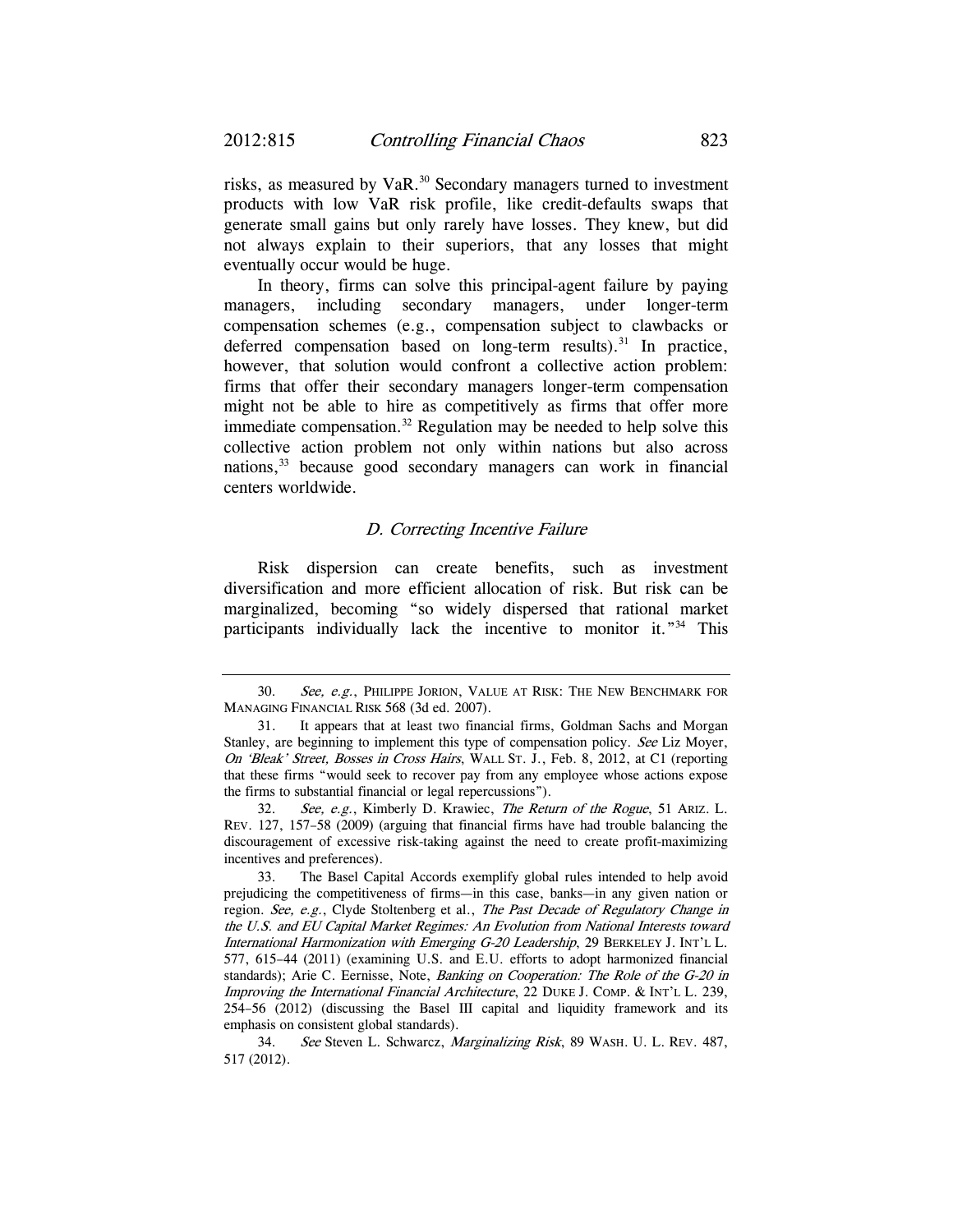problem is not unlike the tragedy of the anticommons in property law; where too many owners have rights to exclude others from a scarce resource, no individual owner has an effective privilege of use and the resource becomes prone to underuse.<sup>35</sup> In a financial market context, where too many owners (e.g., investors) have rights in a scarce resource (a class of securities), no single investor will have a sufficient amount at risk to individually motivate monitoring. Undermonitoring caused by this incentive failure appears to have contributed, at least in part, to the 2008 financial crisis.<sup>36</sup>

The problem of incentive failure is difficult to solve. Although regulation could require—perhaps for certain large issuances of complex securities—that a minimum unhedged position be held by a single sophisticated investor in each class of securities,  $37$  regulatory attempts to limit risk dispersion would have tradeoffs: increasing the potential for regulatory arbitrage, impairing the ability of parties to achieve negotiated market efficiencies, and possibly even increasing financial instability.38

<sup>35.</sup> Michael A. Heller, The Tragedy of the Anticommons: Property in the Transition from Marx to Markets, 111 HARV. L. REV. 621, 624 (1998). The tragedy of the anticommons is not a perfect analogy because it occurs when too many owners have the right to exclude others from a scarce resource, whereas marginalization of risk (and its resulting undermonitoring) does not necessarily involve excluding others. Perhaps a more apt analogy for undermonitoring caused by marginalization of risk is the collective action problem of "rational apathy." See, e.g., Julian Velasco, Taking Shareholder Rights Seriously, 41 U.C. DAVIS L. REV. 605, 622-25 (2007) (discussing that problem).

<sup>36.</sup> Cf. Jean-Claude Trichet, President, European Central Bank, Speech at the Fifth ECB Central Banking Conference: Undervalued Risk and Uncertainty: Some Thoughts on the Market Turmoil (Nov. 13, 2008), available at http://www.ecb.int/ press/key/date/2008/html/sp081113\_1.en.html ("The root cause of the [financial] crisis was the overall and massive undervaluation of risk across markets, financial institutions and countries."); Joe Nocera, *Risk Mismanagement*, N.Y. TIMES, Jan. 4, 2009, § MM (Magazine), at 24.

<sup>37.</sup> For a discussion of this type of regulation, see Schwarcz, *supra* note 34, at 27–28. Securitization sellers are required by the Dodd-Frank Act to keep "skin in the game" by retaining risk in the form of at least a five percent unhedged vertical slice of risk. Problematically, such retention would only mitigate conflicts between the parties retaining and those taking on the risk, not between financial market participants and the non-financial market participants who bear the burden of externalized risk in a systemic collapse of the financial system. Id. at 28 n.136; cf. Kevin Villani, Risk-Retention Rules Set Up the Private Investor for Failure, AM. BANKER (Aug. 29, 2011, 3:06 PM), http://www.americanbanker.com/bankthink/QRM-qualifying-residential-mortgage-riskretention-housing-private-investor-1041645-1.html (arguing that lack of "skin in the game" was not responsible for financial firms' "astronomical leverage").

<sup>38.</sup> Schwarcz, supra note 34, at 35. Risk dispersion can create benefits such as reducing the asymmetry in market information and more efficiently allocating risks. This is accomplished by shifting risk on financial assets to investors and other market participants who are better able to assess risk. Risk dispersion can, however, also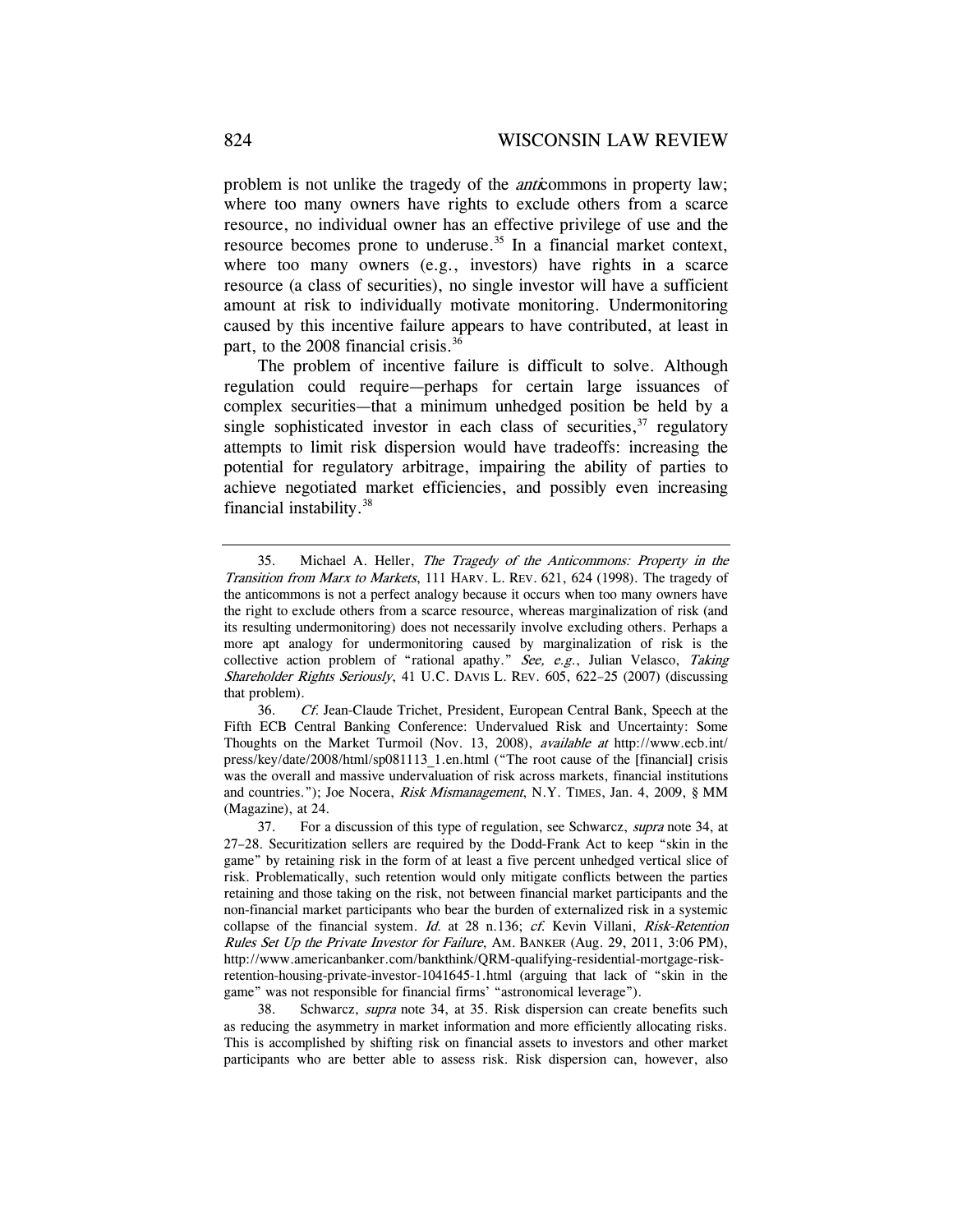### E. Summary

The first goal of any regulatory framework for managing systemic risk is maximizing economic efficiency within the financial system, and there are at least four types of market failures that impair efficiency. Information failure is primarily caused by complexity, for which there are no perfect solutions. Rationality failure is difficult, if not virtually impossible, to correct because human nature cannot be easily changed. Principal-agent failure can theoretically be addressed by paying managers—including secondary managers—under longer-term compensation schemes; but in practice that solution must overcome collective action problems, both within and across national borders. And the problem of incentive failure has only second-best solutions. Regulation therefore cannot completely prevent market failures within the financial system.39

Next consider the second goal of any regulatory framework for managing systemic risk—protecting the financial system itself. In that context, I will show, among other things, that uncorrected market failures not only can impair efficiency within the financial system but also can contribute to a breakdown of the financial system.

## II. PROTECTING THE FINANCIAL SYSTEM ITSELF

There are at least three ways that regulation could protect the financial system itself. First, regulation could attempt to limit the triggers of systemic risk. Second, regulation could attempt to limit the transmission of systemic shocks. Third, regulation could attempt to stabilize the financial system when afflicted by systemic shocks.

create market failures that cause market participants to misjudge or ignore potential correlations. A prime example is investors' mistaken belief that asset-backed securities provided an investment market that was uncorrelated with traditional debt markets. To investors' surprise, when ABS investments backed by subprime mortgage loans began defaulting, so did other ABS investments backed by other types of assets. Id. at 7–11, 35.

 <sup>39.</sup> In other contexts, I have summarized these market failures more intuitively as the "3Cs" of complexity, conflicts, and complacency—complexity corresponding to information failure and incentive failure; conflicts corresponding to principal-agent failure; and complacency corresponding to rationality failure. Steven L. Schwarcz, Understanding the Subprime Financial Crisis, Keynote Address at the South Carolina Law Review Symposium: 1.9 Kids and a Foreclosure: Subprime Mortgages, the Credit Crisis, and Restoring the American Dream (Oct. 24, 2008), in 60 S.C. L. REV. 549, 561–64 (2009) (suggesting the 3Cs categorization). Combined with the tragedy of the commons, these failures collectively can be referred to as the 3Cs and the TOC. See Schwarcz, supra note 1, at 204, 206.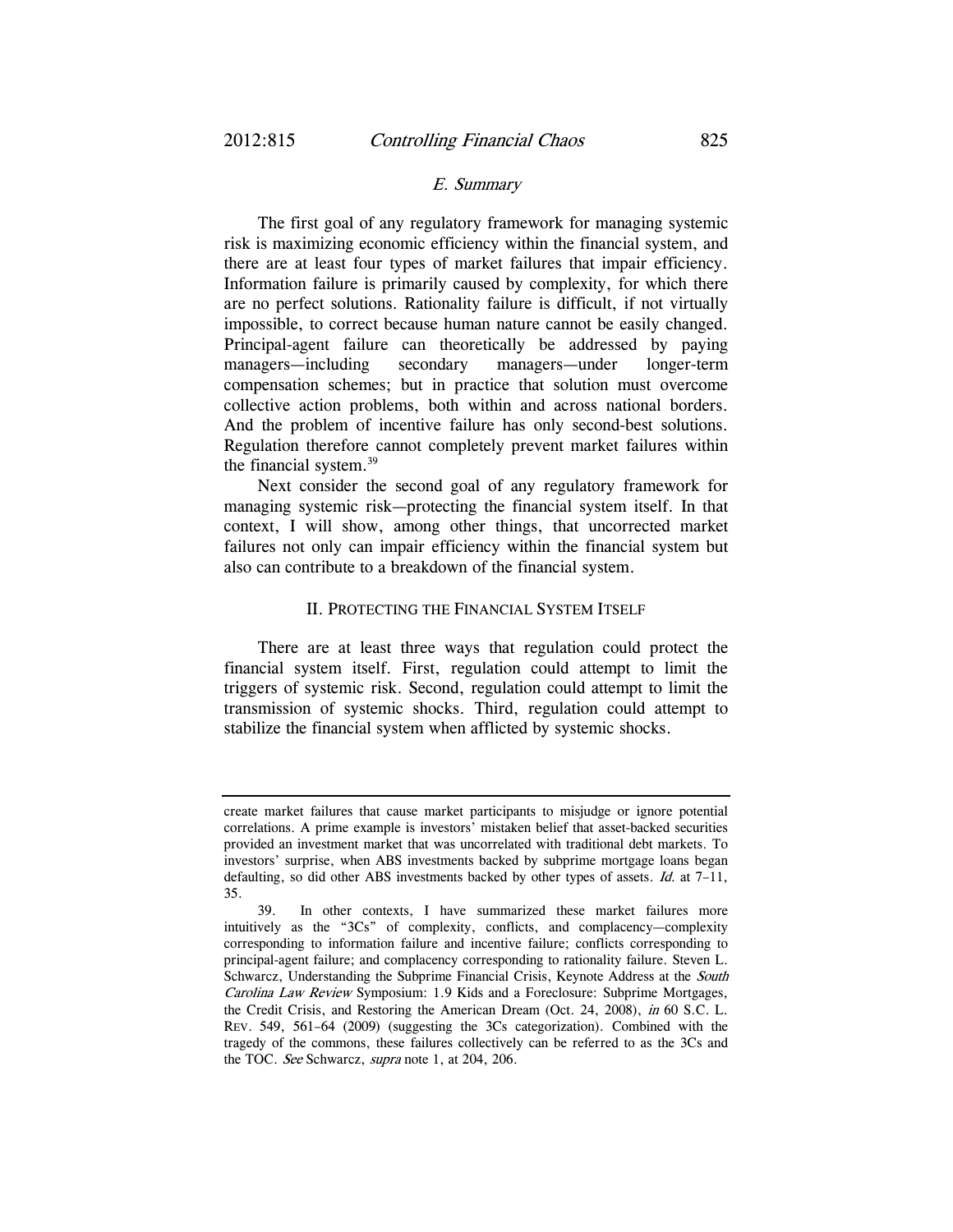## A. Limiting the Triggers of Systemic Risk

Ideal regulation would act ex ante, eliminating the triggers of systemic risk.<sup>40</sup> Realistically, however, we cannot eliminate those triggers. As mentioned, although panics are often the triggers that commence a chain of systemic failures, it is impossible even to identify all the causes of panics.

To some extent also, the market failures discussed<sup>41</sup> could trigger panics or other systemic shocks. For example, information failure, principal-agent failure, and incentive failure could, individually or in combination, cause one or more large firms to overinvest, leading to bankruptcy; and rationality failure could cause prices of securities in a large financial market to collapse. As shown, these market failures cannot be completely corrected.

Furthermore, market realities can increase the magnitude of these shocks. For example, credit markets often provide short-term funding of long-term capital needs because the interest rate on short-term debt is usually lower than that on long-term debt. $42$  This can create the financial market equivalent of bank runs if, due to investor anxiety, firms are unable to roll over, or refinance, their short-term debt.<sup>43</sup>

<sup>40.</sup> Steven L. Schwarcz, Ex Ante Versus Ex Post Approaches to Financial Regulation, Keynote Address at the 2011 Chapman Law Review Symposium "From Wall Street to Main Street: The Future of Financial Regulation" (Jan. 28, 2011), in 15 CHAP. L. REV. 257, 258 (2011) ("Once a failure occurs, there may already be economic damage, and it may be difficult to stop the failure from spreading and becoming systemic.").

<sup>41.</sup> See supra Part I.

 <sup>42.</sup> Short-term debt is less risky—and therefore bears a lower interest rate than long-term debt, other things being equal, because it is easier to assess an obligor's ability to repay in the short term than in the long term.

 <sup>43.</sup> Gary Gorton and Andrew Metrick argue, for example, that the precipitous 2008 decline in value of mortgage-backed securities used as collateral for short-term repo loans prompted repo lenders to demand additional collateral. Gary Gorton & Andrew Metrick, Regulating the Shadow Banking System 15–16 (Oct. 18, 2010) (unpublished manuscript), available at http://ssrn.com/abstract=1676947. They contend that these demands approximated bank runs—in which panicked depositors withdraw funds from their banks—to the extent bank repo-borrowers were forced to sell assets to generate the additional collateral.  $Id$  at 15. They also argue that these demands were caused primarily by opacity about the exposure of different borrowers to the flagging real estate market and the value of borrowers' collateral in the event of defaults. Gary Gorton & Andrew Metrick, Securitized Banking and the Run on Repo, J. FIN. ECON. (forthcoming 2012) (manuscript at 23) (on file with the Wisconsin Law Review). Insofar as that opacity resulted from complexity, Gordon and Metrick's argument supports my observation that complexity, one of the four market failures discussed, can trigger panics or other systemic shocks.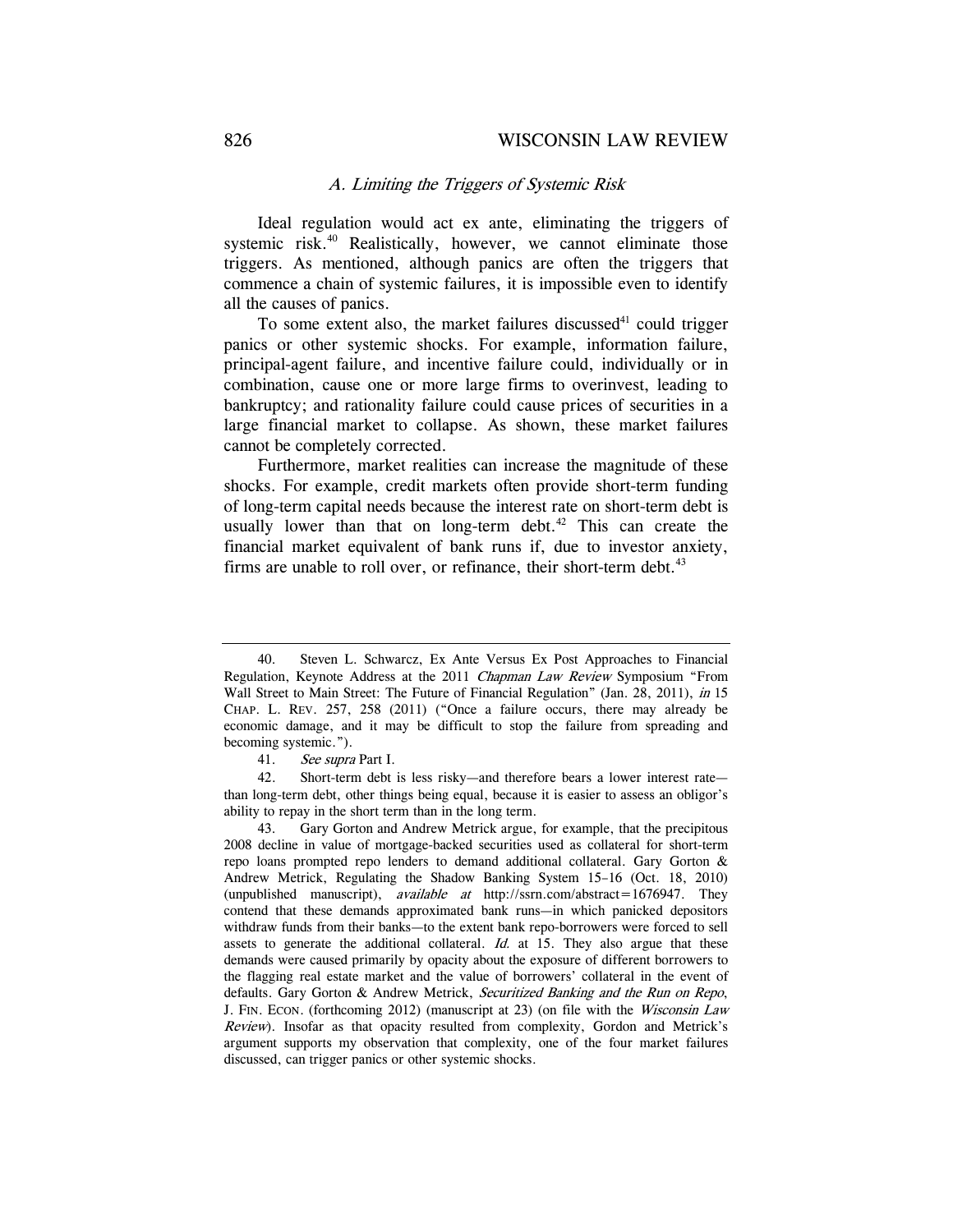transmission of these shocks.

It is inevitable, therefore, that the financial system will face systemic shocks from time to time. Consider next how to limit the

### B. Limiting the Transmission of Systemic Shocks

Second-best regulation could act ex post, after a systemic shock is triggered, by limiting the transmission of the shock (i.e., limiting its contagion). This approach takes inspiration from chaos theory, which holds that in complex engineering systems—and, I have argued, also in complex financial systems—failures are almost inevitable.<sup>44</sup> Therefore remedies should focus on breaking the transmission of these failures.<sup>45</sup>

To break the transmission of systemic failures would require that the transmission mechanisms all be identifiable. It probably is not feasible, though, to identify all those mechanisms in advance. Nonetheless, based on a study of four financial crises in the past century, Professor Iman Anabtawi of UCLA and I have attempted to describe at least one such transmission mechanism.46

We argue that "two otherwise independent correlations can combine to transmit localized economic shocks into broader systemic crises. The first is an intra-firm correlation between a firm's financial integrity and its exposure to risk from low-probability adverse events that either constitute or could lead to economic shocks."47 The second is a system-wide correlation among financial firms and markets.

The 2008 financial crisis, for example, almost certainly was caused, or at least made worse, by the two correlations working in combination. Subprime mortgage loans were bundled together as collateral to partially support the payment of complex mortgage-backed securities that were sold to banks and other financial firms worldwide.<sup>48</sup>

47. Id. at 1351 (footnote omitted).

 48. To some extent, the U.S. government itself pressured banks and other mortgage lenders to make and securitize subprime mortgage loans, in order to expand homeownership. See, e.g., PETER J. WALLISON, THE LOST CAUSE: THE FAILURE OF THE FINANCIAL CRISIS INQUIRY COMMISSION (2011), available at http://www.aei.org/files/ 2011/02/10/FSO-2011-02-g.pdf. Misguided government policy can certainly contribute to systemic risk. See, e.g., E-mail from Charles Calomiris, Henry Kaufman Professor

<sup>44.</sup> Schwarcz, supra note 8, at 248–49. One aspect of chaos theory is deterministic chaos in dynamic systems, which recognizes that the more complex the system, the more likely it is that failures will occur. Thus, the most successful (complex) systems are those in which the consequences of failures are limited. In engineering design, for example, this can be done by decoupling systems through modularity that helps to reduce a chance that a failure in one part of the system will systemically trigger a failure in another part. Id. at 248.

<sup>45.</sup> Id. at 248–49.

 <sup>46.</sup> Anabtawi & Schwarcz, supra note 19.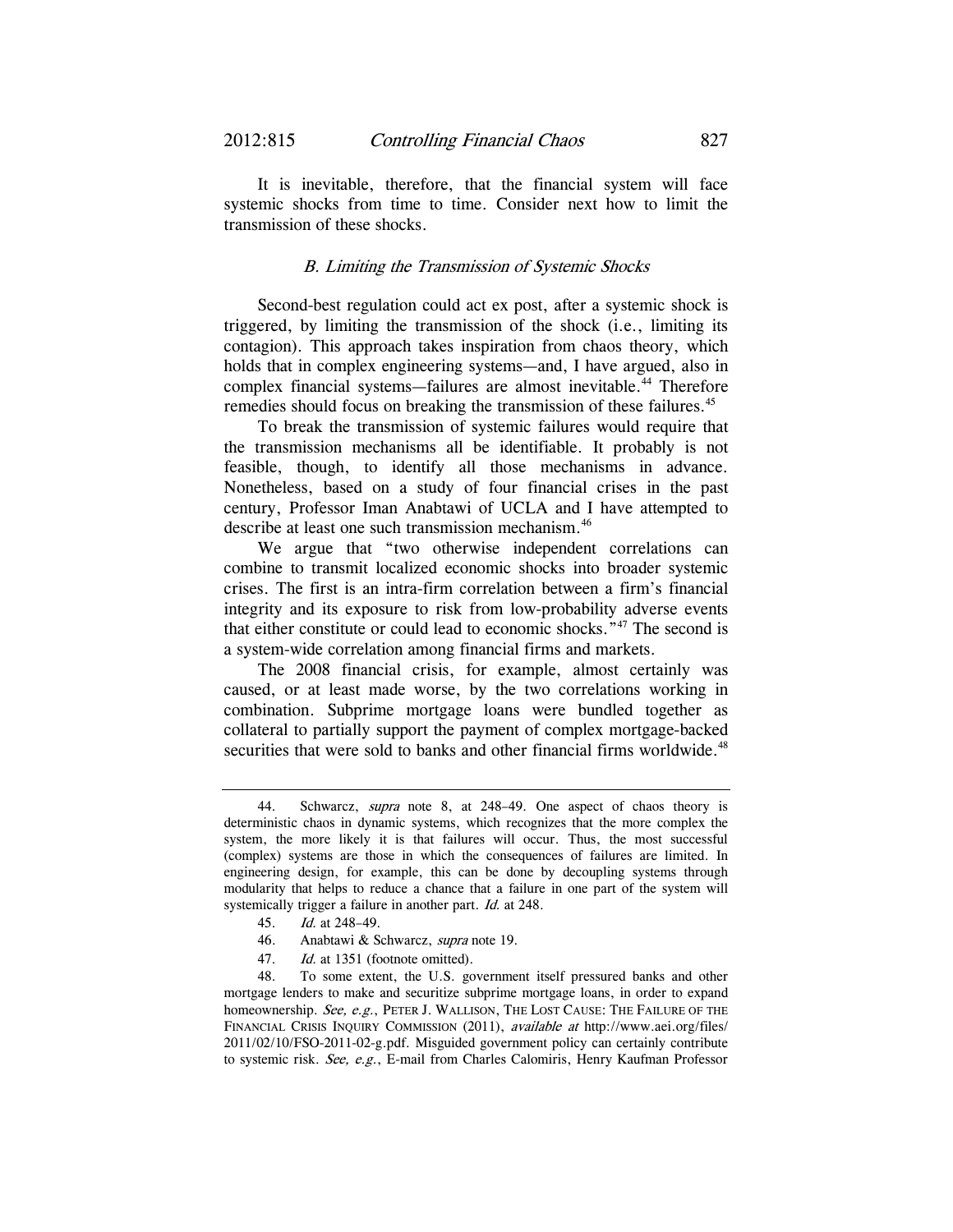When home prices began falling, some of these mortgage-backed securities began defaulting, requiring financial firms heavily invested in these securities to write down their value, causing these firms to appear, if not be, more financially risky.<sup>49</sup> This represented a failure of these firms to see, or at least to fully appreciate, the intra-firm correlation between low-probability risk—in this case, the risk that home prices would significantly fall—and firm integrity.<sup>50</sup>

The 2008 financial crisis also involved a failure to see system-wide correlations—*not only* the tight interconnectedness among banks and non-bank financial firms but also the tight interconnectedness between financial firms and markets.<sup>51</sup> What made the financial crisis so devastating was that these failures combined to facilitate the transmission of economic shocks.

Regulation should try to increase awareness of these types of correlations and limit their potential to combine. Professor Anabtawi and I have shown, however, that the same types of market failures that impair efficiency—which, this Essay has just demonstrated, cannot be completely prevented by regulation<sup>52</sup>—make it unlikely that financial market participants will use sufficient effort to either identify the correlations or attempt to prevent their combining.<sup>53</sup> Furthermore, we

[R]ecent stability will allay fears of adverse occurrences. Market participants may begin to view the data as following a normal distribution, in which observations that deviate dramatically from the mean lie in the distribution's thin tails. In reality, however, the data may come from a distribution of outcomes with higher kurtosis, or "fat tails," so that the true risk of extreme events is far greater than it is under a normal distribution. Alternatively, decisionmakers may underestimate low-probability events because of their mundaneness. Unusual events, such as a large meteor hitting the earth, are highly salient. In contrast, mundane events, such as changes in collateral value, are commonplace, possibly existing on a continuum. The familiarity with collateral of individuals working in the financial sector might have led them to underestimate the potential consequences of a drop in collateral prices.

Id. at 1367–68 (footnotes omitted).

 51. The tight interconnectedness described above also can have a temporal component insofar as the connections, being interactive, work too quickly to control. See supra note 9.

52. See supra note 39 and accompanying text.

 53. Information and incentive failure, for example, can cause failures to identify or fully appreciate both correlations: between low-probability risk and firm

of Fin. Insts., Columbia Univ. Graduate Sch. of Bus., to the author (Oct. 13, 2011) (on file with the author) ("Government policy is the main contributor to systemic risk, not just in the recent crisis, but more generally . . . .").

<sup>49.</sup> See supra note 6 and accompanying text.

 <sup>50.</sup> The problem of assessing the risk of low-probability adverse events is especially acute during periods in which there have been no major adverse economic shocks. Anabtawi & Schwarcz, *supra* note 19, at 1367.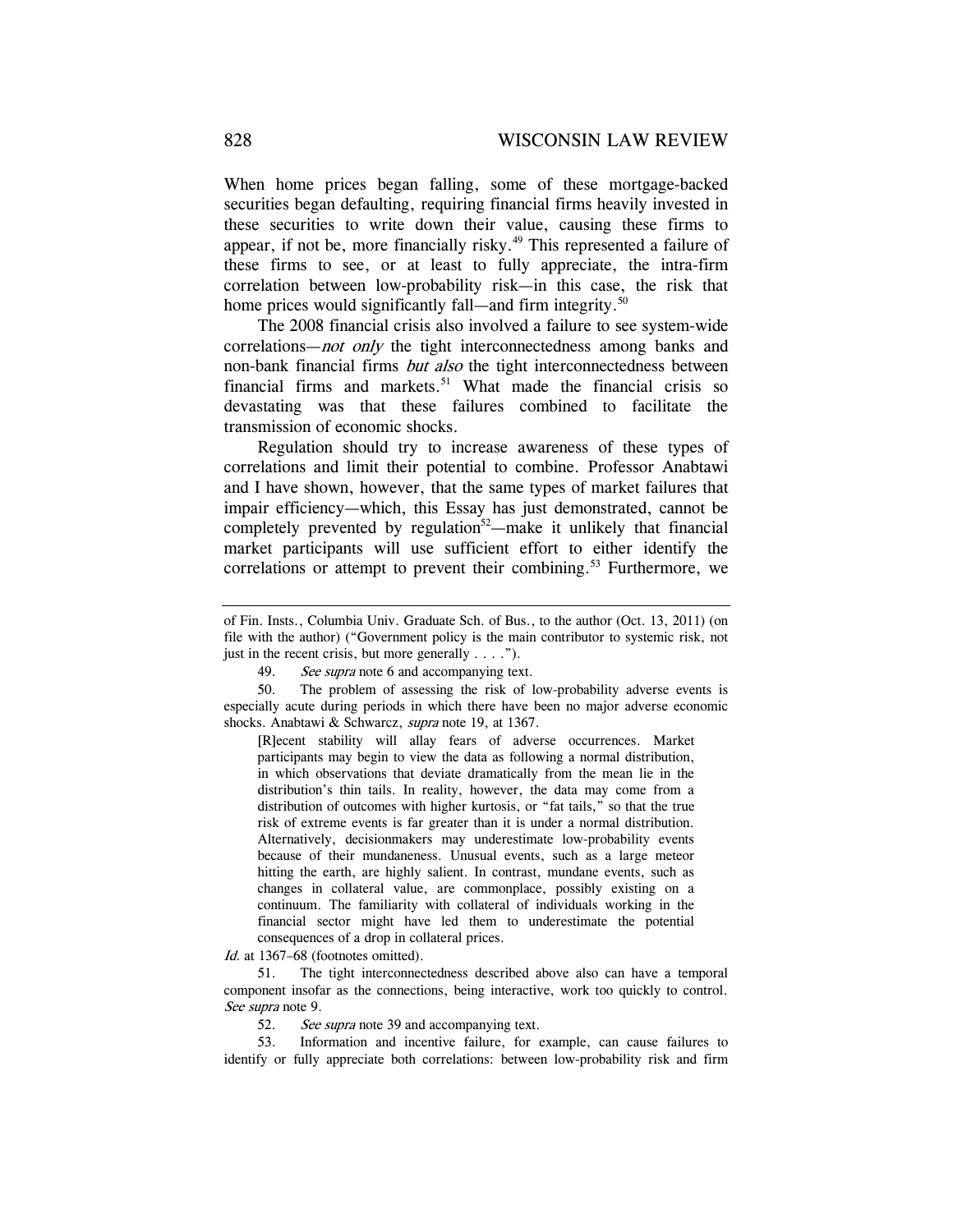have identified only one of potentially many transmission mechanisms for systemic failure.<sup>54</sup> We therefore need to turn to ways to stabilize the financial system that go beyond limiting the transmission of systemic shocks.

### C. Stabilizing the Afflicted Financial System

Regulation could also work ex post even after a systemic shock has been triggered and is being transmitted. The regulation would then attempt to stabilize the afflicted financial system. This could be done by trying to stabilize systemically important firms and financial markets impacted by the transmission.<sup>55</sup> This approach again takes inspiration from chaos theory, insofar as that theory holds that remedies should also focus on limiting the consequences of failures.<sup>56</sup>

There are at least two ways that regulation could stabilize systemically important firms and financial markets: by ensuring liquidity to those firms and markets, and by requiring those firms and markets to be more internally robust.

#### 1. ENSURING LIQUIDITY TO FIRMS AND MARKETS

Liquidity has traditionally been used, especially by government central banks, to help prevent financial firms from defaulting. The U.S. Federal Reserve Bank, for example, has had this role of lender of last resort to banks,<sup>57</sup> and the European Commission is in the process of attempting to help recapitalize European banks that are exposed to sovereign-debt risk.

Ensuring liquidity to stabilize systemically important firms would follow this pattern, except that the source of the liquidity could at least be partly privatized by taxing those firms to create a systemic risk

integrity, and among financial firms and markets. Rationality failure can also foster failures to identify or fully appreciate the first correlation: between low-probability risk and firm integrity. And principal-agent failure can result in a failure to identify or fully appreciate the first correlation: between low-probability risk and firm integrity. See Anabtawi & Schwarcz, supra note 19, at 1363–70.

<sup>54.</sup> Cf. supra note 48 (noting that misguided government policy can contribute to systemic risk). Being driven by short-term political decisions and other noneconomic factors, government policy will always be a risk factor.

 <sup>55.</sup> To the extent regulation stabilizes a systemically important firm that otherwise would be failing due to endogenous or non-systemic exogenous causes, the regulation could also be viewed as an ex ante solution.

<sup>56.</sup> See supra note 44 and accompanying text.

 <sup>57.</sup> Federal Reserve Act of 1913, ch. 6 § 13(3), 38 Stat. 263, 263–64 (codified as amended at 12 U.S.C. § 343 (2006)).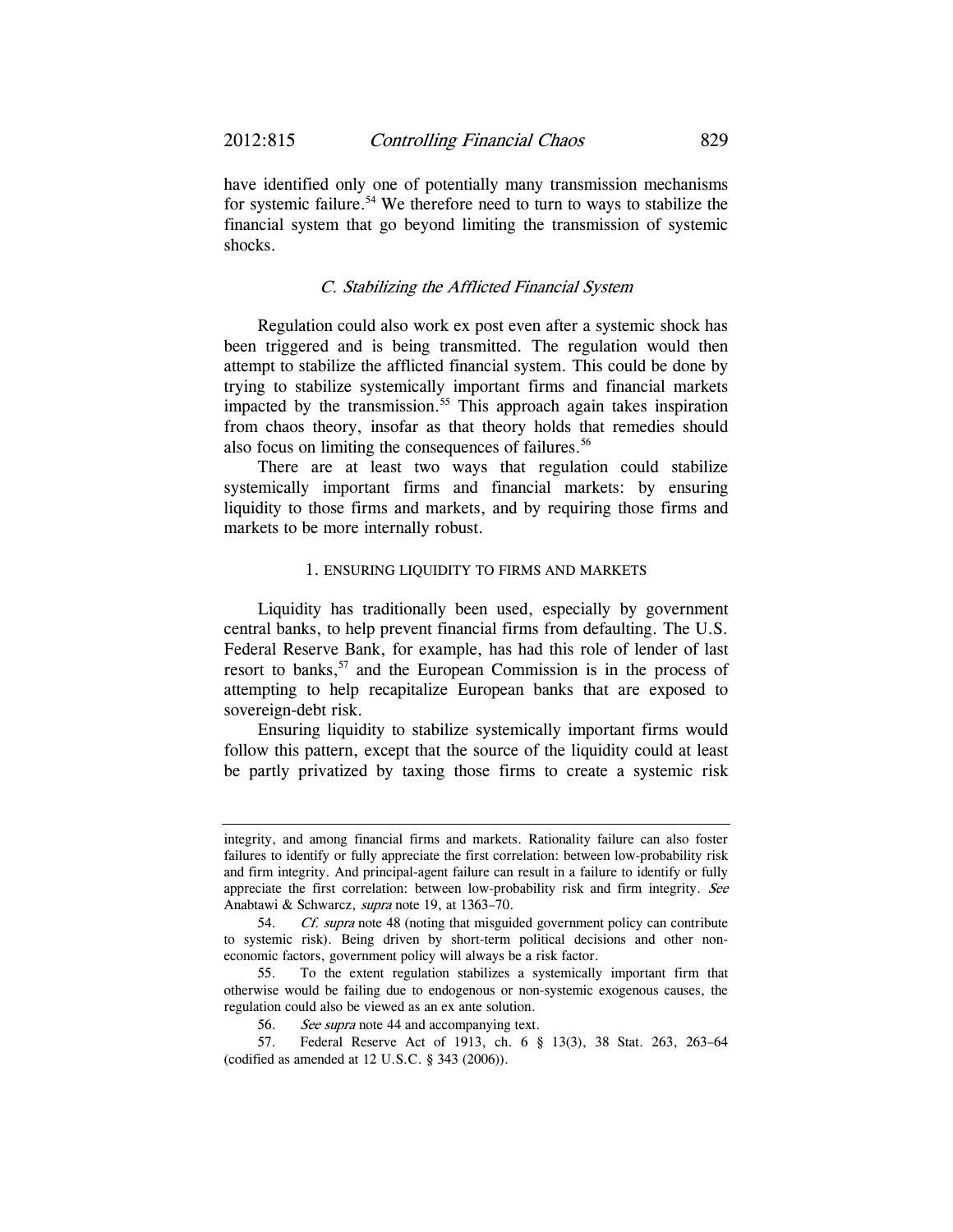fund.<sup>58</sup> There is strong precedent for requiring the private sector to contribute to funds that would help to internalize externalities. The Federal Deposit Insurance Corporation, for example, requires member banks to contribute to a Deposit Insurance Fund to ensure that depositors of failed banks are repaid.<sup>59</sup> In the nuclear industry, the Price-Anderson Act requires a first-tier funding of \$375 million by each owner of a nuclear reactor to compensate for possible reactor accidents. The Act also requires an \$11.6 billion self-insurance fund, funded collectively by all owners of nuclear reactors.<sup>60</sup>

In the systemic risk context, privatizing the source of liquidity would likewise help to internalize externalities by addressing the dilemma that market participants are economically motivated to create externalities that could have systemic consequences.<sup>61</sup> Privatization would not only offset the cost to taxpayers of liquidity advances that are not repaid but also, if structured appropriately,  $62$  should discourage fund contributors—including those that believe they are "too big to fail"—from engaging in financially risky activities.

 <sup>58.</sup> Although it is possible that the financial industry itself might voluntarily create and contribute to such a fund, I believe that is highly unlikely. Because systemic financial externalities are imposed on parties outside the financial industry, the industry, qua industry, would not necessarily have an incentive to do that. See supra notes 21-22 and accompanying text. Moreover, even if there were incentive, the financial industry may be too fragmented and heterogeneous to efficiently selfcoordinate. See Saule T. Omarova, Wall Street as Community of Fate: Toward Financial Industry Self-Regulation, 159 U. PA. L. REV. 411, 420 (2011) (observing "regulatory fragmentation and heterogeneity of interests throughout the [financial] industry" as well as "the lack of a 'community of fate' mentality").

<sup>59.</sup> See infra note 62.

 <sup>60.</sup> Fact Sheet on Nuclear Insurance and Disaster Relief Funds, U.S.NRC, http://www.nrc.gov/reading-rm/doc-collections/fact-sheets/funds-fs.html (last updated June 9, 2011).

<sup>61.</sup> Cf. supra notes 21-22 and accompanying text.

 <sup>62.</sup> For example, required contributions could be sized as a function, among other factors, of the contributor's financially risky activities. This Essay does not, however, purport to set formulas for required contributions, other than observing that there is precedent for sizing required private sector contributions on risk. The Federal Deposit Insurance Corporation, for example, assesses risk-based premiums on its member banks. Capital Groups and Supervisory Groups, FDIC, http:// www.fdic.gov/deposit/insurance/risk/rrps\_ovr.html (last updated July 13, 2007) (stating that member banks are assessed based on the risk they pose to the Deposit Insurance Fund). Assessment rates for member banks in 2011 ranged from 2.5 cents to 45 cents on every \$100 of assessable deposits. Deposit Insurance Assessments, FDIC, http://www.fdic.gov/deposit/insurance/assessments/proposed.html (last updated May 24, 2011). For more information on FDIC assessments, see 12 C.F.R. pt. 327 (2011), available at http://www.fdic.gov/regulations/laws/rules/2000- 5000.html#fdic2000part327.10.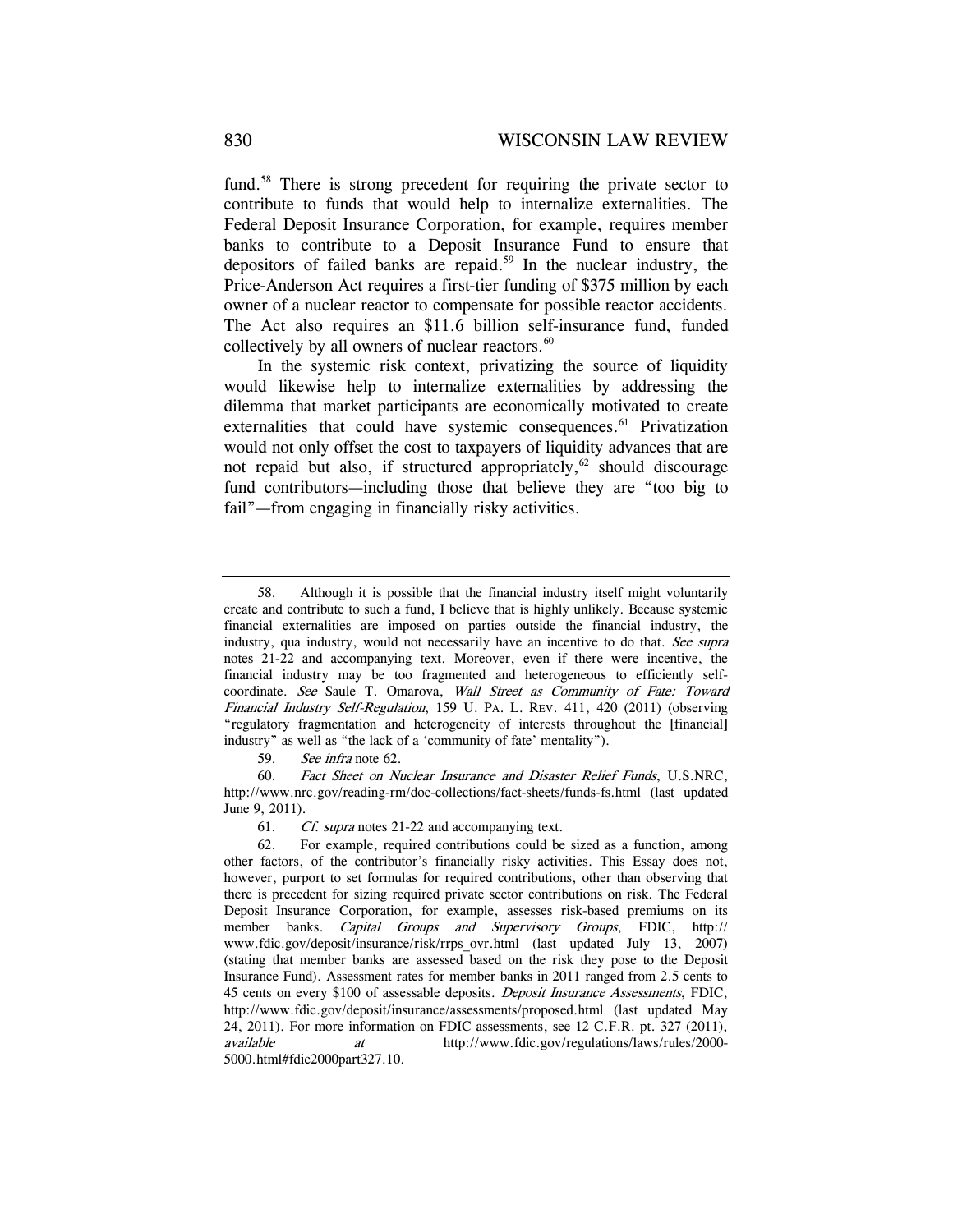Perversely, the Dodd-Frank Act undercuts liquidity by sharply limiting the power of the Federal Reserve to make emergency loans to individual or insolvent financial firms.<sup>63</sup> That categorical limitation appears somewhat excessive, if not dangerous; a lender of last resort can be an important safeguard if it acts judiciously. Even more perversely, the idea of a systemic risk fund was originally included in the bill that would become the Dodd-Frank Act but was taken out before enactment because of opposition by politicians who believed that the fund would increase moral hazard by institutionalizing bailouts.<sup>64</sup> I believe that belief is misguided. The likelihood that systemically important firms will have to make additional contributions to the fund to replenish bailout monies should motivate those firms to monitor each other and help control each other's risky behavior.<sup>65</sup> Because their own funds would be at risk, for example, fund contributors would have incentives to inform regulators when other firms take unwise risks.<sup>66</sup> If the required contributions to the fund are risk-adjusted, fund contributors would also have incentives to report firms that are underpaying.<sup>67</sup>

The European Commission apparently has been considering the idea of a systemic risk fund in connection with its proposal to tax the financial sector.68 Although the ultimate use of the tax revenues is currently unresolved, $69$  news reports indicate that an originally

 <sup>63.</sup> Dodd-Frank Wall Street Reform and Consumer Protection Act, Pub. L. No. 111-203, § 1101, 124 Stat. 1376, 2113–15 (2010).

 <sup>64.</sup> See S. Amendment 3827, 111th Cong. (2010), 156 CONG. REC. S3223 (daily ed. May 5, 2010) (eliminating the proposed \$50 billion dollar fund, financed by a tax on banks, that would help wind down failed financial companies); Edward Wyatt & David M Herzenhorn, Bill Drops Fund to Shut Failed Banks, N.Y. TIMES, May 5, 2010, at B1.

<sup>65.</sup> Schwarcz, supra note 34, at 27–28.

 <sup>66.</sup> Jeffrey N. Gordon & Christopher Muller, Confronting Financial Crisis: Dodd-Frank's Dangers and the Case for a Systemic Emergency Insurance Fund, 28 YALE J. ON REG. 151, 156 (2011) (calling for a systemic emergency insurance fund that is funded by the financial industry).

<sup>67.</sup> Id.

 <sup>68.</sup> Taxation of the Financial Sector, COM (2010) 549 final (Oct. 7, 2010), available at http://ec.europa.eu/taxation\_customs/resources/documents/taxation/ com 2010\_0549\_en.pdf; see also Proposal for a Council Directive on a Common System of Financial Tax and Amending Directive 2008/7/EC COM (2011) 594 final (Sept. 28, 2011) [hereinafter Council Directive], available at http://ec.europa.eu/ taxation\_customs/resources/documents/taxation/other\_taxes/financial\_sector/com(2011) 594\_en.pdf.

<sup>69.</sup> Council Directive, supra note 68, at 3 (indicating that one of the possible uses of the tax would be to provide a source of funds for the EU).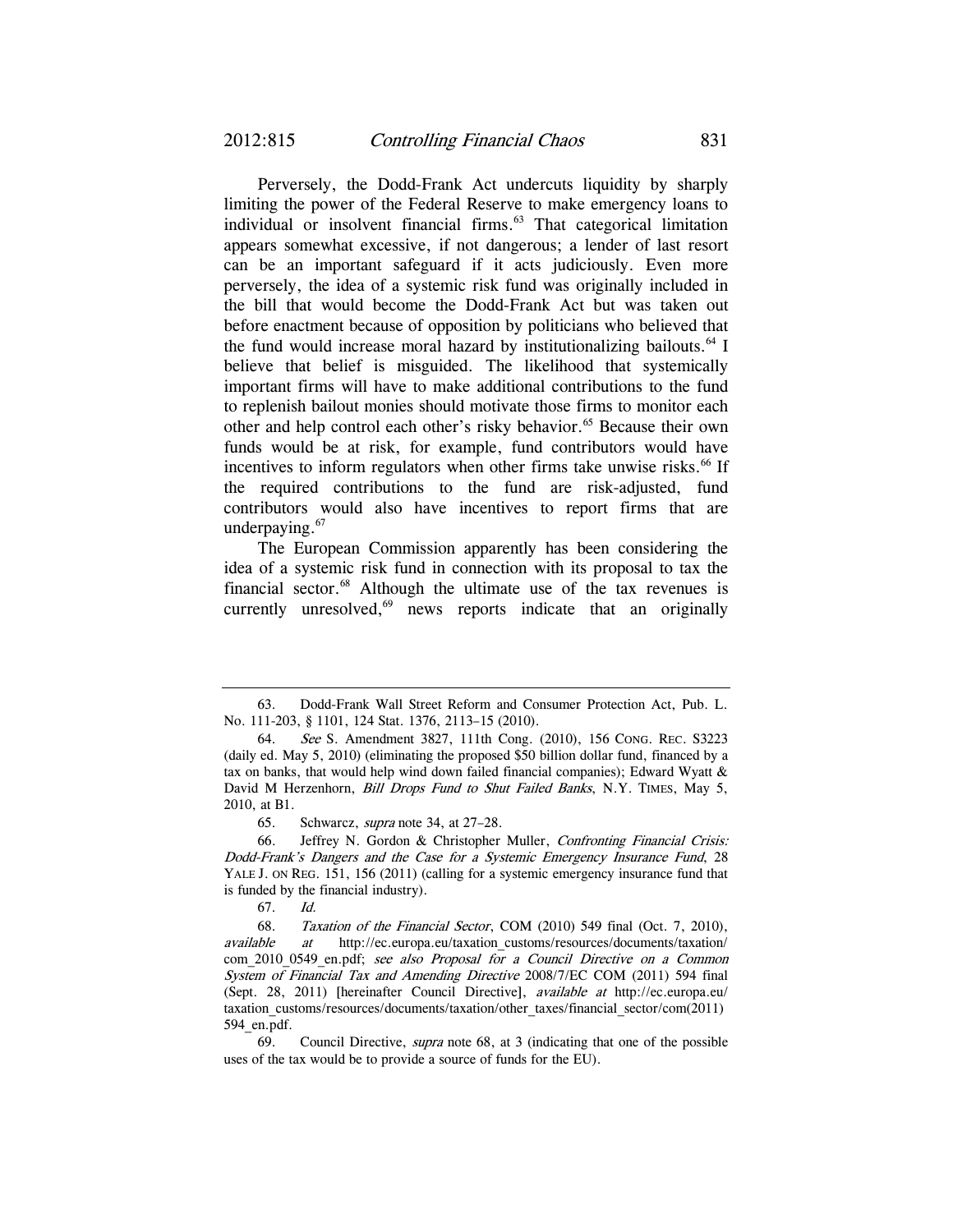contemplated use was a systemic risk fund.<sup>70</sup> The International Monetary Fund (IMF) also appears to be using the European Commission tax proposal as a platform to announce that "new taxes on banks [are] needed to provide an insurance fund for future financial meltdowns and to curb excessive risktaking."71 Ideally, any tax on the financial sector should be global to avoid prejudicing the competitiveness of firms located in particular taxing jurisdictions.<sup>72</sup>

Besides stabilizing systemically important firms, it is important to remember that financial markets, too, can be triggers and transmitters of systemic risk. Liquidity can also be used to stabilize systemically important financial markets.<sup>73</sup> For example, in response to the post-Lehman collapse of the commercial paper market, the Federal Reserve created the Commercial Paper Funding Facility (CPFF) to act as a lender of last resort for that market, with the goal of addressing "temporary liquidity distortions" by purchasing commercial paper from highly rated issuers that could not otherwise sell their paper.<sup>74</sup> The CPFF apparently helped to stabilize the commercial paper market.<sup>75</sup> This is different from quantitative easing, in which a central bank purchases securities as a form of monetary policy.<sup>76</sup> The task of a

 72. The European Commission has recognized this in connection with its proposal to impose a tax on the financial sector. Cf. Memorandum from Cadwalader, Wickersham & Taft LLP on Proposals for a European Union Financial Transactions Tax 10 (Oct. 26, 2011), available at http://www.cadwalader.com/assets/client\_friend/ 102511 - EU\_FTT.pdf (noting that unless all key financial jurisdictions are included in a financial transaction tax, investors will be tempted to relocate their financial transactions away from the EU).

73. This was first proposed in Schwarcz, supra note 1, at 225–30.

74. See TOBIAS ADRIAN, KARIN KIMBROUGH & DINA MARCHIONI, FED. RESERVE BANK OF N.Y. STAFF REPORT NO. 423, THE FEDERAL RESERVE'S COMMERCIAL PAPER FUNDING FACILITY (2010), available at http:www.newyorkfed.org/research/ staff\_reports/sr423.pdf.

75. Id. at 27 ("The CPFF indeed had a stabilizing effect on the commercial paper market . . . .").

 76. The U.S. Federal Reserve, for example, has been engaging in quantitative easing programs, purchasing U.S. Treasury securities in order to hold down long-term

<sup>70.</sup> Commission Proposes a Bank Tax to Cover the Costs of Winding Down Banks that Go Bust, EUR. COMMISSION (May 26, 2010), http://ec.europa.eu/news/ economy/100526 en.htm (last visited Mar. 1, 2011).

<sup>71.</sup> Larry Elliott Washington & Jill Treanor, *IMF: Supervise and Tax Banks* or Risk Crisis, GUARDIAN (London), Oct. 8, 2010, at 25 (paraphrasing an announcement by the IMF's then-managing director Dominique Strauss-Kahn). Previously, the G-20 leaders had requested that the IMF prepare a report, detailing "how the financial sector could make a fair and substantial contribution toward paying for any burden associated with government interventions to repair the banking system." INT'L MONETARY FUND, A FAIR AND SUBSTANTIAL CONTRIBUTION BY THE FINANCIAL SECTOR: FINAL REPORT FOR THE G-20, at 4 (2010), available at http://www.imf.org/external/np/g20/pdf/062710b.pdf.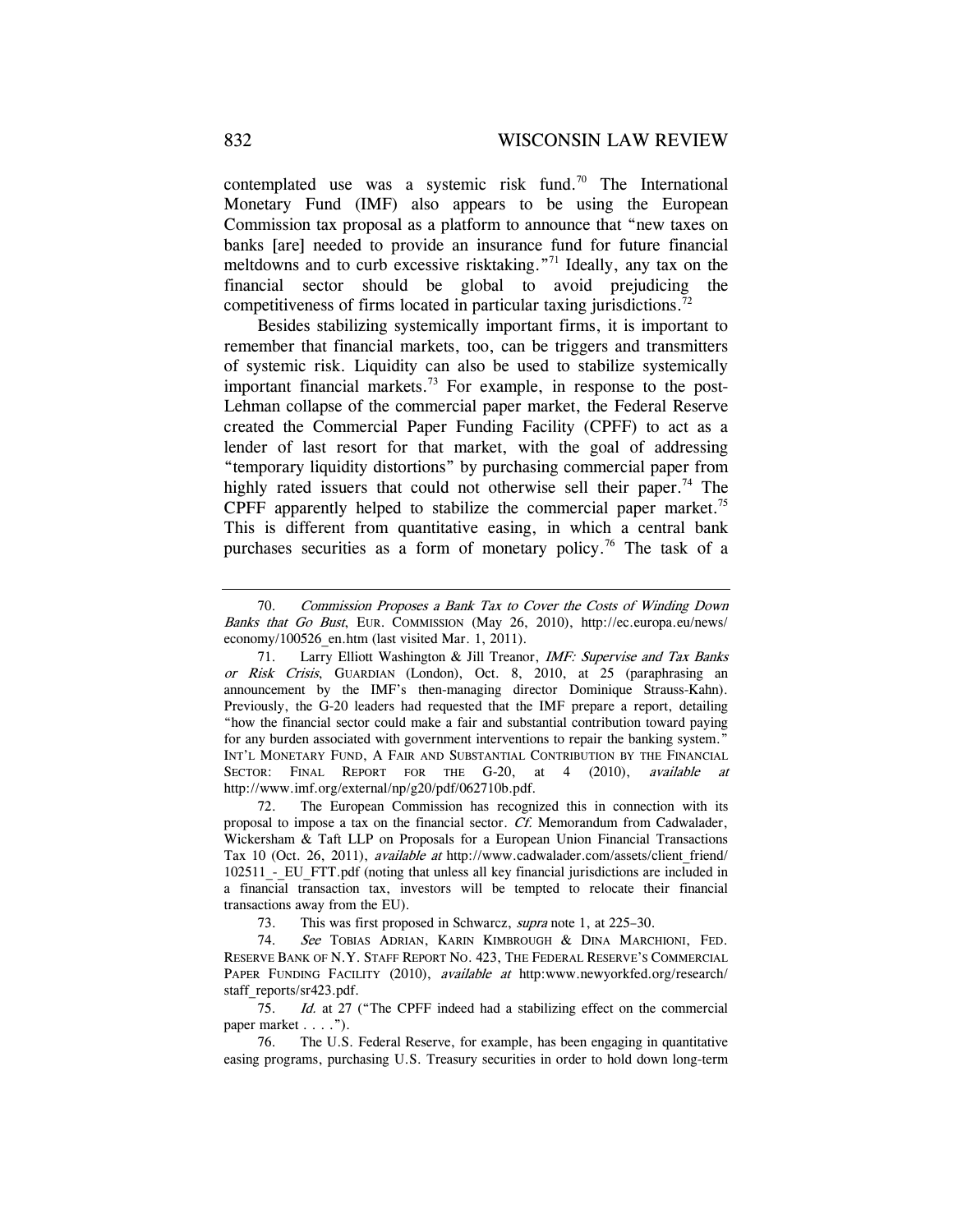market liquidity provider of last resort would be more targeted: to stabilize panicked financial markets that are systematically important, thereby mitigating the systemic impact of a market collapse.<sup>77</sup>

To illustrate how this approach can be applied more broadly, consider the following example. The intrinsic value—effectively the present value of the expected value of the underlying cash flows—of a type of mortgage-backed security is estimated to be in the range of eighty cents on the dollar. If, due to panic, the market price of those securities had fallen significantly below that number, say, to twenty cents on the dollar, the market liquidity provider could purchase these securities at, say, sixty cents on the dollar, thereby stabilizing the market and still making a profit. To induce a holder of the mortgagebacked securities to sell at that price, the market liquidity provider could, for example, agree to pay a higher "deferred purchase price" if the securities turn out to be worth more than expected.<sup>78</sup> This is just one (simplified) example of the flexible pricing approaches used in structured financing transactions to buy financial assets of uncertain value which could be adapted to a market liquidity provider's purchases.79

78. Steven L. Schwarcz, Too Big To Fail?: Recasting the Financial Safety Net, in THE PANIC OF 2008: CAUSES, CONSEQUENCES AND IMPLICATIONS FOR REFORM 94, 99 (Lawrence E. Mitchell & Arthur E. Wilmarth, Jr. eds., 2010) (using this example).

 79. "Alternatively, a market liquidity provider [of last resort] could attempt to stabilize the market by entering into derivatives contracts to strip out risks that the market has the greatest difficulty hedging—in effect, the market's irrationality element—thereby stimulating private investment. By hedging—and not actually purchasing securities directly—the market liquidity provider would appear to be taking less investment risk, and thus its function may be seen as more politically acceptable." Id.

interest rates. See Annalyn Censky, *QE2: Fed Pulls the Trigger*, CNNMONEY (Nov. 3, 2010, 4:21 PM), http://money.cnn.com/2010/11/03/news/economy/fed\_decision/ index.htm.

 <sup>77.</sup> One might ask why, if a market liquidity provider of last resort can invest at a deep discount to stabilize markets and still make money, private investors would not also do so, thereby eliminating the need for some sort of governmental market liquidity provider. One answer is that individuals at investing firms will not want to jeopardize their reputations (and jobs) by causing their firms to invest at a time when other investors have abandoned the market. Another answer is that private investors usually want to buy and sell securities, without having to wait for their maturities, whereas a market liquidity provider of last resort should be able to wait until maturity, if necessary.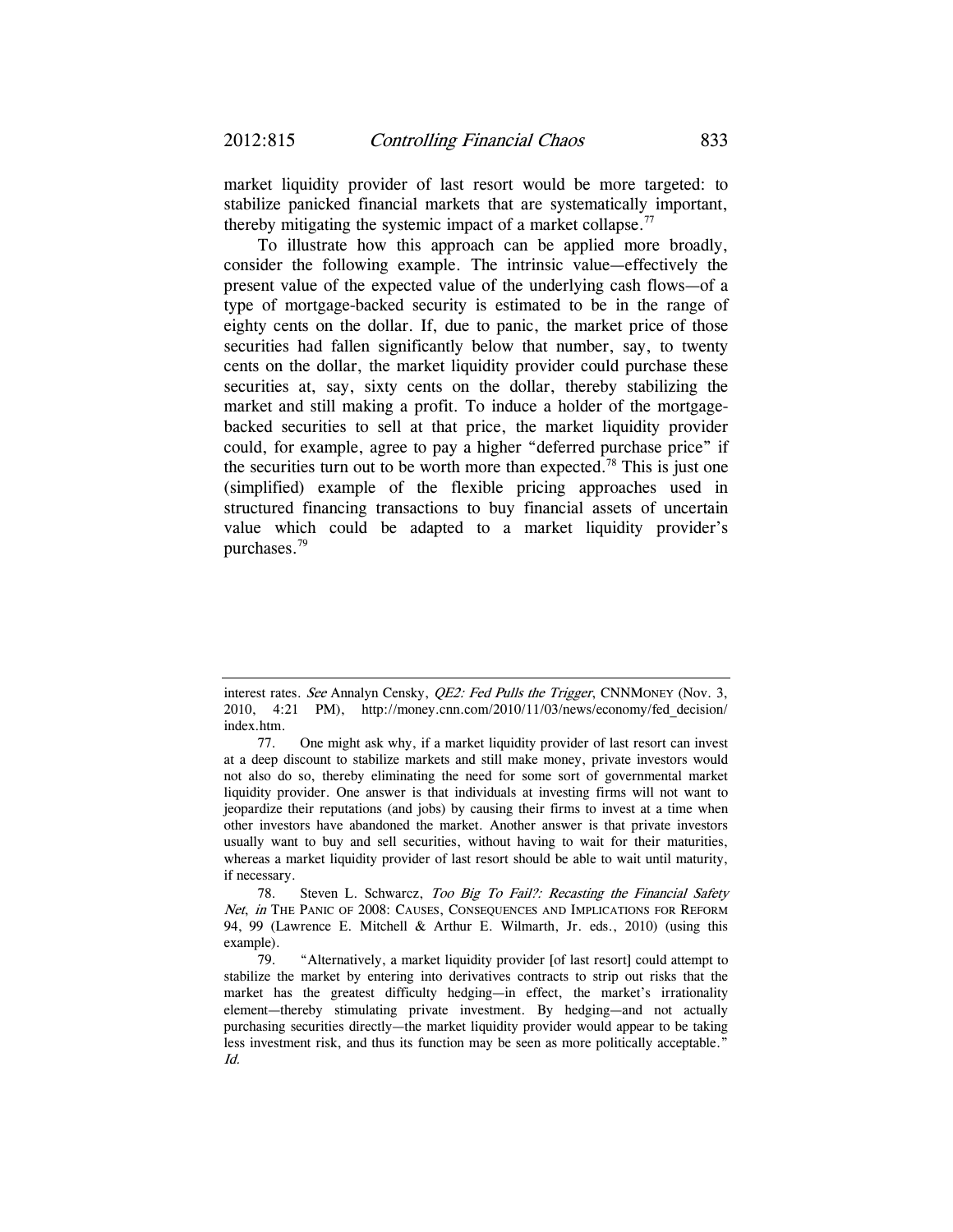#### 2. REQUIRING FIRMS AND MARKETS TO BE MORE INTERNALLY ROBUST

Regulation could also help to stabilize systemically important firms and markets by requiring them to be more internally robust. $80$  This could be accomplished in various ways. First consider firms.

The Dodd-Frank Act, for example, requires banks and, to the extent designated as "systemically important," other financial firms to be subject to a range of capital and similar requirements. $81$  Addressing the possibility that a firm could nevertheless end up failing, the Act also requires these firms to submit a resolution plan—a so-called "living will"—that sets forth how the firm would liquidate in an orderly manner to minimize further systemic impact.<sup>82</sup>

The extent to which these types of approaches will work, and their potential impact on efficiency, are open questions. Reducing a firm's leverage, for example, can certainly enable the firm to withstand economic shocks and reduce its chance of failure.<sup>83</sup> The Basel capital requirements, however, did not prevent the many bank failures resulting from the 2008 financial crisis. Setting regulatory limits on leverage could also backfire, because some leverage is good but there is no optimal across-the-board amount of leverage that is right for every firm.84 Regulation should at least focus, however, on attempting to

82. § 165(d).

83. Cf. supra note 6 and accompanying text (discussing highly leveraged firms engaging in fire-sales of assets).

84. Schwarcz, *supra* note 1, at 224. The Basel Committee has introduced a binding three percent leverage ratio that will take effect in 2018 and will require banks to hold three percent of Tier 1 capital, which is primarily comprised of common equity. The leverage ratio will prevent banks from accumulating assets worth more than thirtythree times their Tier 1 capital. Members of the Basel Committee have argued that a binding leverage ratio is critical since "risk-based ratios alone are vulnerable to gaming." Hervé Hannoun, Deputy Gen. Manager, Bank for Int'l Settlements, Introductory Remarks at the International Association of Deposit Insurers 2011 Research Conference: Financial Crises: The Role of Deposit Insurance 3 (June 8, 2011), available at http://www.bis.org/speeches/sp110609.pdf (highlighting the importance of the Basel III commitment to move toward a binding leverage ratio). Of course, national regulators will have to implement such international requirements on a domestic level before they take effect, and the idea has prompted considerable criticism

 <sup>80.</sup> Although I refer to regulation requiring firms to become more internally robust as ex post (in the sense that more robust firms can better withstand a systemic shock), such regulation could also be viewed as ex ante in the sense that robust firms are less likely to fail and thereby trigger a systemic shock. I am still pondering the appropriate ex-ante/ex-post distinction.

 <sup>81.</sup> Dodd-Frank Wall Street Reform and Consumer Protection Act, Pub. L. No. 111-203, §§ 115(b), 165(i), 124 Stat. 1376, 1403–04, 1430 (2010). The Dodd-Frank Act directs the Federal Reserve, for example, to set "prudential" capital standards for certain large financial firms, including a maximum debt-to-equity ratio of 15:1. § 165(j).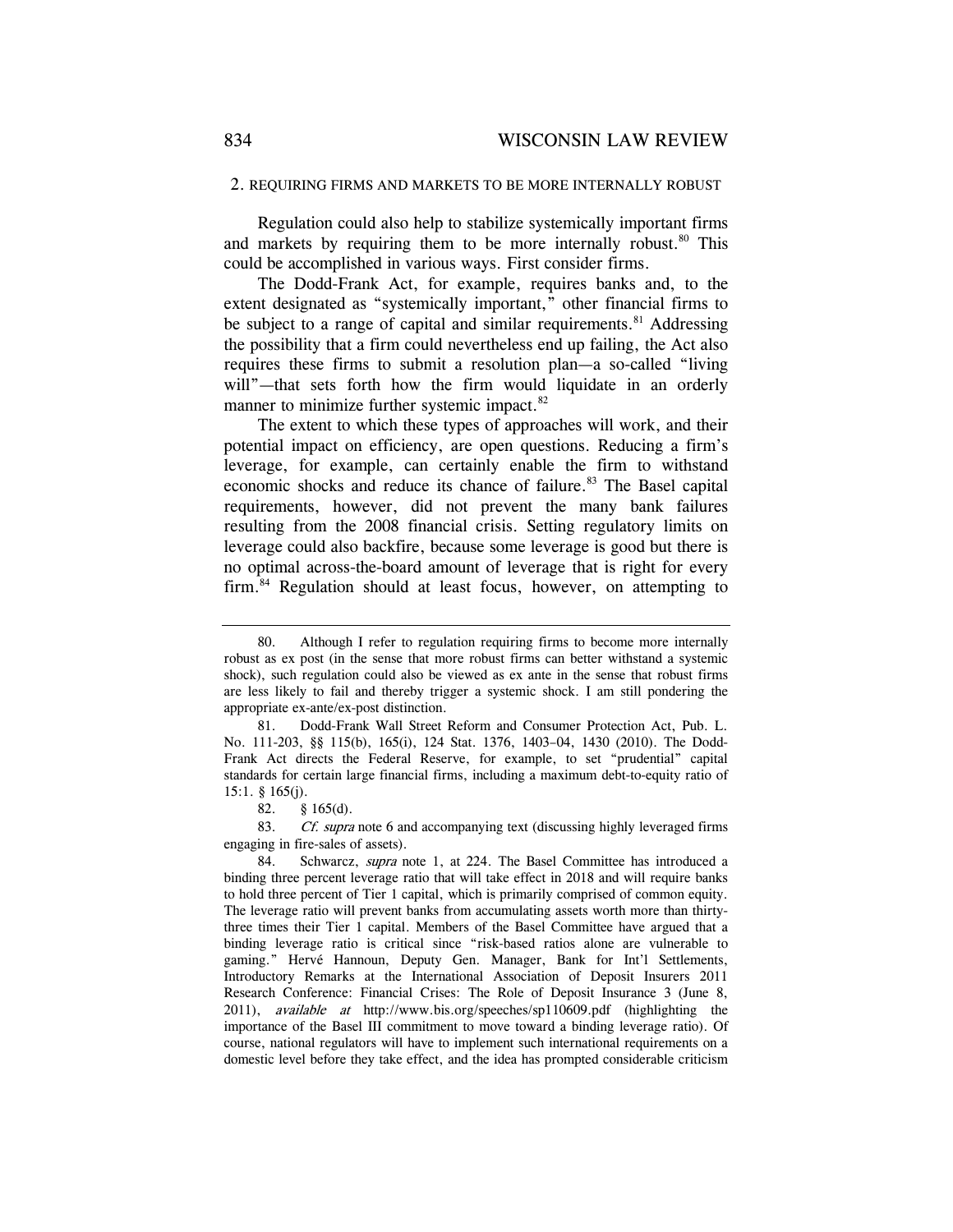prevent firms from opportunistically overleveraging themselves during boom times, thereby correcting that type of cyclical imbalance.<sup>85</sup>

One also might question Dodd-Frank's living-will requirement. Ex ante plans (such as a liquidation plan made when a financial firm is healthy) rarely match ex post realities (such as the realities facing the firm when financially challenged). Moreover, it is uncertain whether future politicians would, or should, force the liquidation of a large financial firm, even pursuant to its living will, without considering the consequences at that time.

The Dodd-Frank Act also includes procedures for limiting a systemically important firm's right to make risky investments—often referred to as the Volcker Rule.<sup>86</sup> This is a highly paternalistic approach, substituting a blanket regulatory prescription for a firm's own business judgment.<sup>87</sup> One should be generally skeptical of any rule that attempts to protect a sophisticated financial firm from itself<sup>88</sup>—and

leverage.html (noting that France and Germany are "fiercely against" Basel proposals for lenders to reveal as soon as 2015 whether they would meet the leverage ratio).

 85. The Basel Committee has attempted to address overleveraging in part by introducing a counter-cyclical capital requirement of up to 2.5% of common equity or other loss-absorbing capital (above the new Basel III regulatory minimum) that national regulators can impose when they suspect the emergence of credit bubbles. The buffer can be drawn down in periods of financial stress. Press Release, Bank for Int'l Settlements, Group of Governors and Heads of Supervision Announces Higher Global Minimum Capital Standards 2 (Sept. 12, 2010), available at http://www.bis.org/press/ p100912.pdf.

86. See Dodd-Frank Act sec. 619, § 13 (codifying steps to implement the Volcker Rule limiting proprietary trading). Several federal agencies—the Federal Reserve Bank, the Federal Deposit Insurance Corporation (FDIC), and the Office of the Comptroller of the Currency—recently proposed rules to implement this. Prohibitions and Restrictions on Proprietary Trading and Certain Interests in, and Relationships with, Hedge Funds and Private Equity Funds, 76 Fed. Reg. 68,846 (proposed Nov. 7, 2011) (to be codified at 12 C.F.R. pts. 44, 248, 351; 17 C.F.R. pt. 255), *available at* http://fdic.gov/news/board/2011Octno6.pdf.

 87. The Volcker Rule might be considered, conceptually, as a subset of ringfencing. See infra notes 96-100 and accompanying text. Ring-fencing, however, could impose regulation that goes beyond investment limitations, potentially restricting other business decisions of banks and systemically important firms.

 88. I recognize that even sophisticated financial firms sometimes might not fully understand a highly complex investment. Cf. supra note 21 and accompanying text (discussing misinformation). The ultimate question of the value of the Volcker Rule will

from European leaders. Jim Brunsden, Banks in Europe May Win EU Exemption from Basel Leverage Ratio, BLOOMBERG (Nov. 17, 2010, 9:45 AM), http://www.bloomberg.com/news/2010-11-17/banks-in-europe-said-to-be-poised-to-

escape-basel-rules-that-curtail-debt.html (stating that a majority of EU members oppose the new Basel leverage ratio and may seek an exemption from it); Jim Brunsden & Meera Louis, Germany, France Said to Fight Basel Bank-Leverage Disclosure, BLOOMBERG (Mar. 11, 2011, 11:23 AM), http://www.bloomberg.com/news/ 2011-03-11/germany-france-said-to-fight-basel-rules-forcing-banks-to-reveal-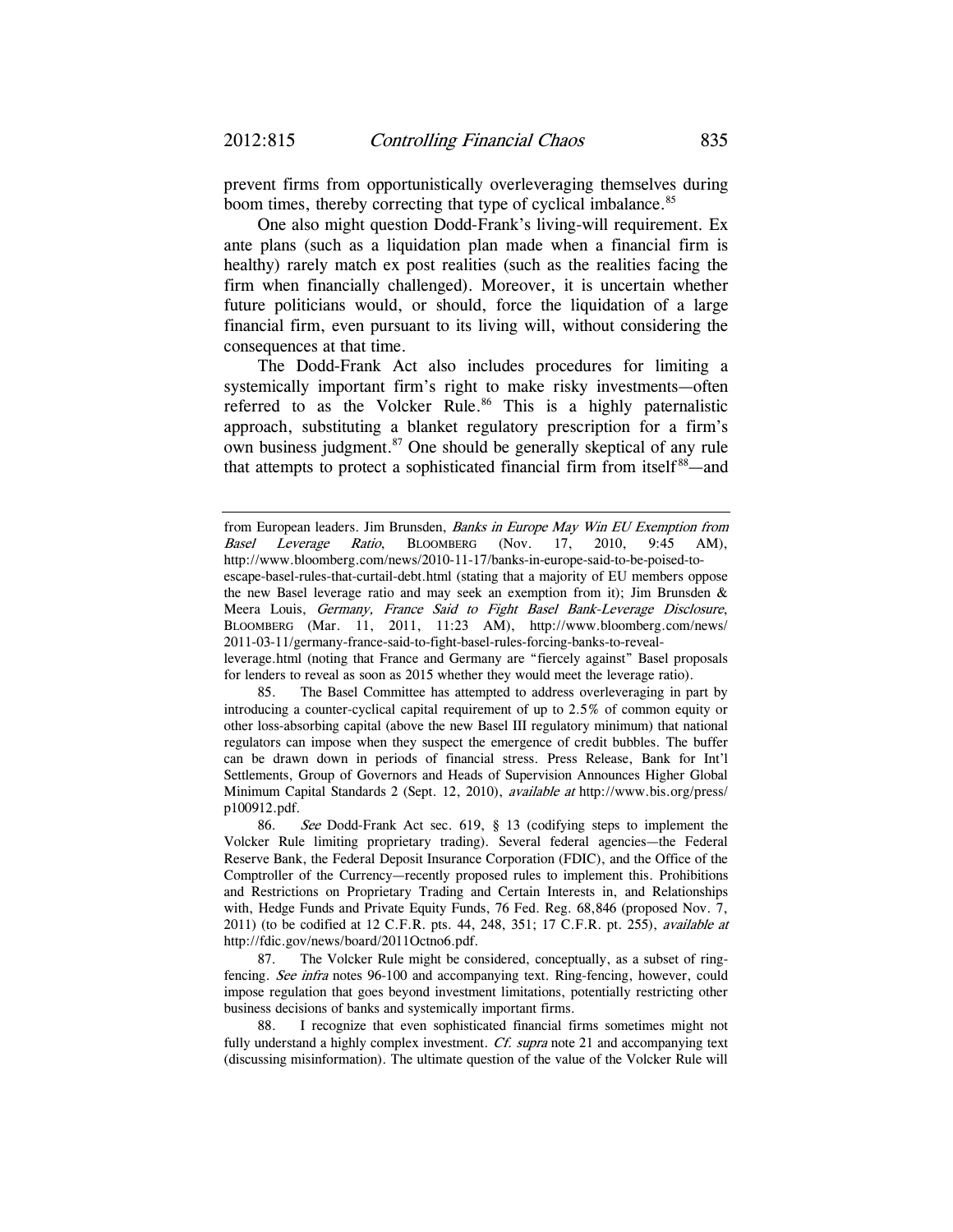indeed, Moody's has warned that a leaked early draft of interagency rules implementing the Volcker Rule would, if adopted, probably "'diminish the flexibility and profitability of banks' valuable marketmaking operations and place them at a competitive disadvantage to firms not constrained by the rule.'"89

Dodd-Frank appropriately does require many large public firms to institute internal governance procedures to protect the firm, including establishing risk committees (with at least one risk-management expert) responsible for enterprise-wide risk-management oversight.<sup>90</sup> Well managed firms should—and in my experience already do—have these types of procedures and committees.

Also appropriately, the Dodd-Frank Act does not attempt to artificially limit the size of financial firms. Some have argued that size limits would minimize the potential moral hazard from firms that believe they are "too big to fail." There is, however, no clear evidence of such risky behavior, and financial firm losses can be explained by other reasons. Size should be governed by the economies of scale and scope needed for firms to successfully compete, domestically and abroad—so long as that size is manageable.

We should be cautious, however, of financial firms that increase their size, especially by acquisition of other firms, primarily to satisfy senior management egos. $91$  Dodd-Frank indirectly addresses this concern (at least weakly) by linking senior executive compensation to long-term results—for example, requiring stock exchanges to adopt standards whereby listed companies implement policies to recoup senior executive compensation in the event of an accounting restatement.  $92$ 

Another way that regulation could make systemically important firms more internally robust is by requiring at least some portion of their debt to be in the form of so-called contingent capital.<sup>93</sup> Contingent

89. Edward Wyatt, Regulators to Set Forth Volcker Rule, N.Y. TIMES, Oct. 11, 2011, at B1 (quoting Moody's).

90. Dodd-Frank Act § 165(h).

 91. I thank my colleague, Lawrence Baxter—a banking law professor, turned senior bank executive, and recently returned to the academy—for this observation.

92. Sec. 954, § 10D.

93. See, e.g., John C. Coffee, Jr., Systemic Risk after Dodd-Frank: Contingent Capital and the Need for Regulatory Strategies beyond Oversight, 111 COLUM. L. REV. 795 (2011). Coffee's proposal for "bail in" contingent capital conversion calls for conversion on a gradual, incremental basis. Debt would convert to

therefore be empirical: whether the benefits of its limitation on proprietary trading will outweigh profits lost by losing the ability to engage in such trading. Although some may argue that those benefits, which accrue to all, should be more highly weighted than profits, which accrue only to the financial firms themselves, my proposal for a privatized systemic risk fund should help to internalize any harm of proprietary trading. See supra notes 57-71 and accompanying text.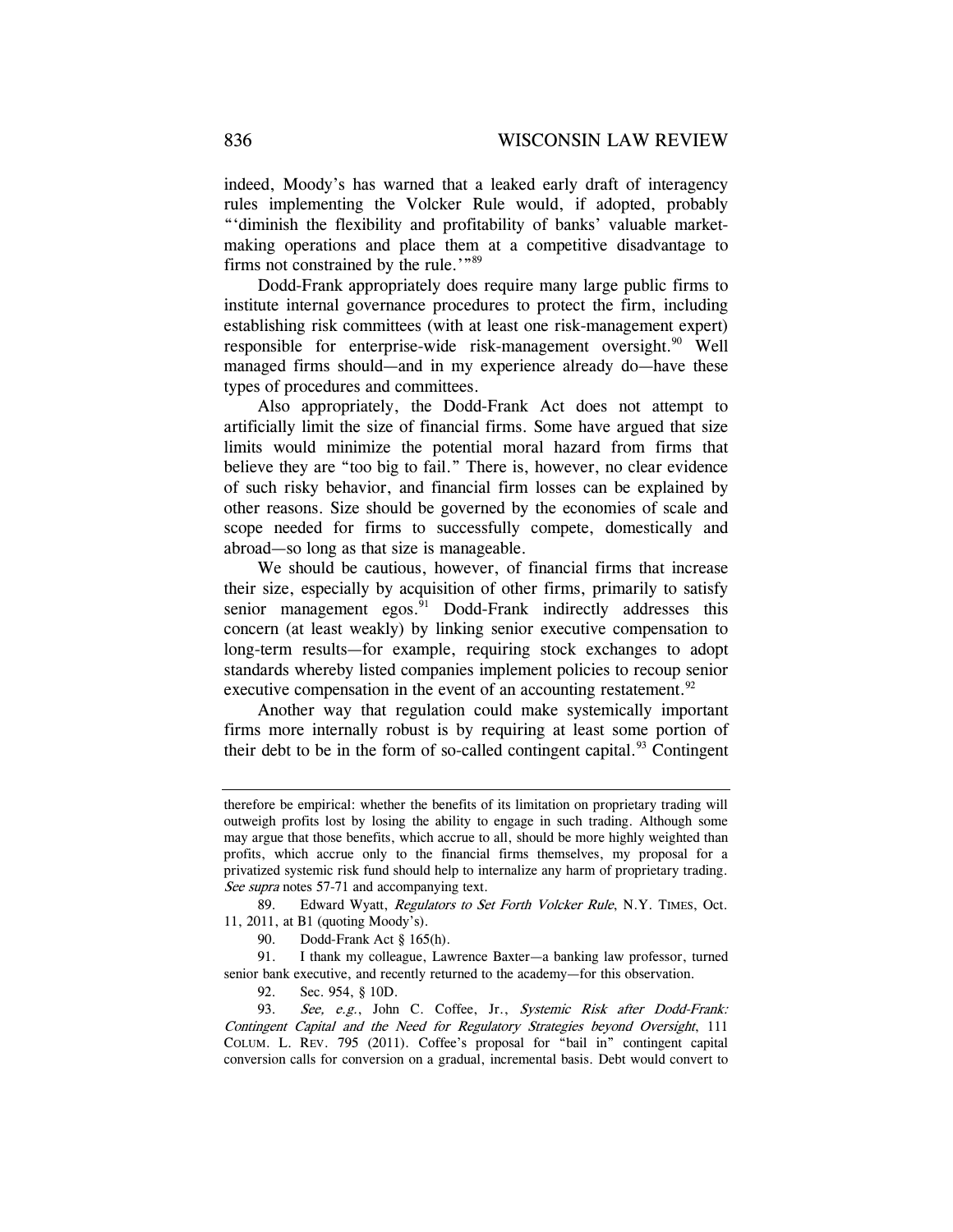capital debt would automatically convert to equity upon the occurrence of pre-agreed events. Requiring contingent capital is therefore effectively like requiring a pre-planned debt restructuring or workout.

It is unclear if regulatory-imposed contingent capital would be efficient.<sup>94</sup> If contingent capital is a good idea, markets themselves should implement it; but there is no evidence of that implementation (nor is there evidence of market failures impeding that implementation). One should also be skeptical whether regulatory-imposed contingent capital might have unforeseen consequences. For example, automatic conversions of debt claims to equity interests might create counterparty risk by reducing the value of firms holding those claims.<sup>95</sup>

Finally, regulation could focus on making systemically important firms more internally robust at least to the extent such firms provide public goods. In the United States, for example, the Glass-Steagall Act (which has since been revoked) had created a separation between commercial and investment banking—the former including deposit taking and lending, the latter including securities underwriting and investing. Although the Dodd-Frank Act does not reinstitute this separation, the final report of the U.K. Independent Commission on Banking (often called the Vickers Report)<sup>96</sup> recommends a more limited form of separation, which it calls ring-fencing, intended to protect the "basic banking services of safeguarding retail deposits, operating secure payments systems, efficiently channelling savings to productive

 95. The conversion would constitute an actual reduction in value if the preagreed trigger is sensible.

a senior, nonconvertible preferred stock with cumulative dividends and voting rights. This structure would allow for the dilution of equity to deter excessive risk taking, the creation of a class of risk-averse preferred shareholders to counteract the risk-favoring tendencies of common shareholders, and the avoidance of an "all-or-nothing" transition. Id. at 795–96.

 <sup>94.</sup> As of July 2011, the Basel Committee has determined that systemically important financial firms will only be allowed to meet their additional loss absorbency requirement with common equity Tier 1 capital, not contingent capital. The Basel Committee will, however, "continue to review contingent capital, and support the use of contingent capital to meet higher national loss absorbency requirements than the global requirement, as high-trigger contingent capital could help absorb losses on a going concern basis." BANK FOR INT'L SETTLEMENTS, GLOBAL SYSTEMICALLY IMPORTANT BANKS: ASSESSMENT METHODOLOGY AND THE ADDITIONAL LOSS ABSORBENCY REQUIREMENT 19–20 (2011), available at http://www.bis.org/publ/ bcbs201.pdf.

 <sup>96.</sup> Although I provided input for this report in a November 12, 2010 meeting at All Souls College, University of Oxford, with Commission Chairman Sir John Vickers and other members of the Commission's Secretariat, I did not suggest the ringfencing procedure that the report eventually adopted.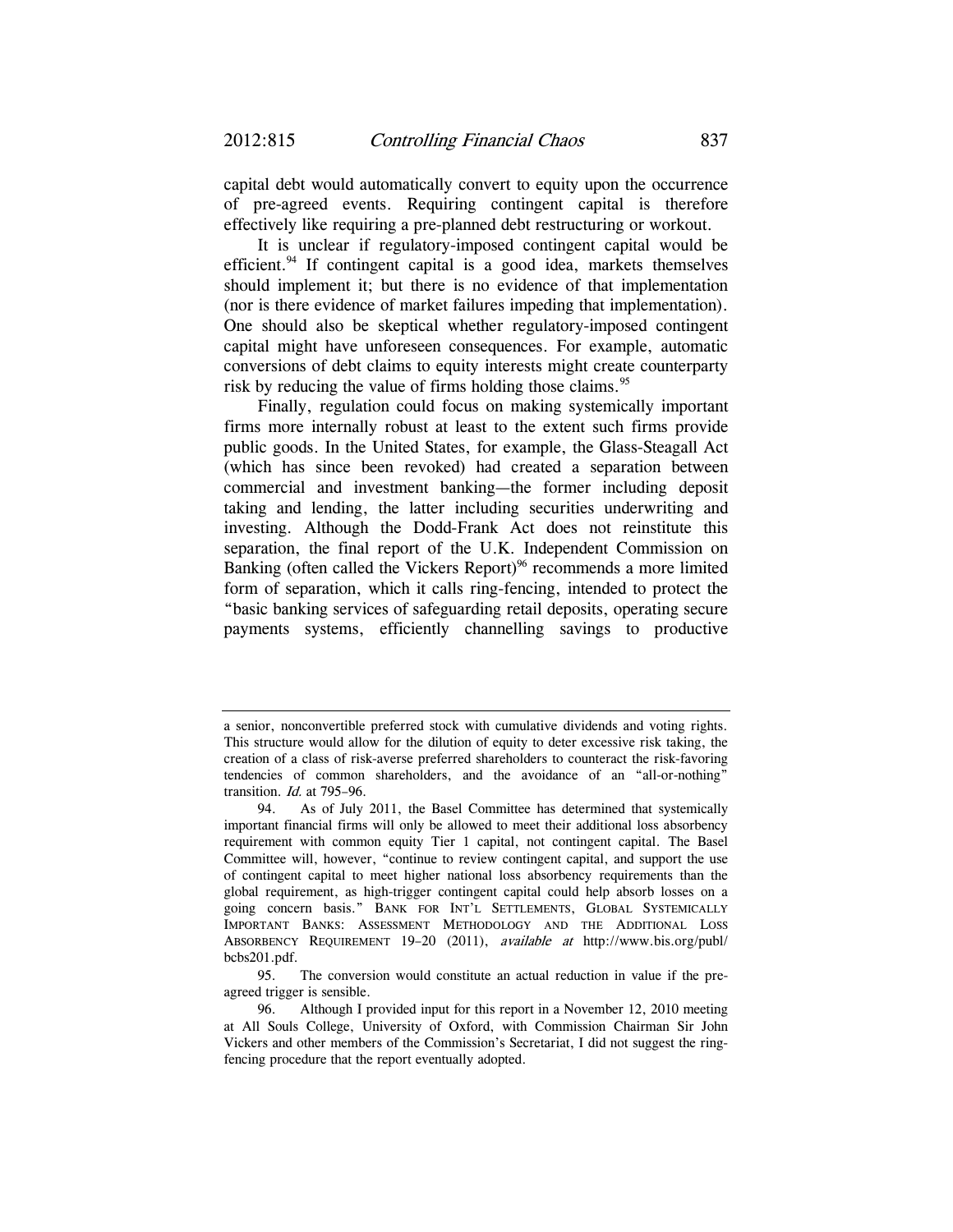investments [i.e., making loans], and managing financial risk.<sup>"97</sup> The ring-fencing proposed in the Vickers Report appears to have similarities to ring-fencing used in the United States to protect essential public utilities, which often operate as subsidiaries within holding-company structures.<sup>98</sup>

Ring-fencing is more of a micro- than macro-prudential approach since its focus is more on protecting retail banking activities rather than on preventing systemic collapse.<sup>99</sup> Nonetheless, to the extent it improves consumer confidence, ring-fencing of retail banking might be beneficial to the real economy. $100$ 

### D. Summary

Regulation could protect the financial system in at least three ways: by limiting the triggers of systemic risk, by limiting the

The term ring-fencing is not always clearly defined. By "ring-fencing," I mean protection of [the utility subsidiary] and its assets from harm caused by the [utility subsidiary's] affiliates. A primary goal of ring-fencing is protecting the [utility subsidiary] from harm caused by a possible bankruptcy of one or more of its affiliates. This is achieved by making it unlikely that an affiliate's bankruptcy will involuntarily force the [utility subsidiary] into bankruptcy or cause a substantive consolidation of the affiliate and the [utility subsidiary] or cause the [utility subsidiary] to voluntarily file for bankruptcy. Another goal of ring-fencing is protecting the [utility subsidiary's] assets from being raided by an affiliate. This can be achieved by imposing dividend restrictions on the [utility subsidiary] and by restricting non-arm's length transactions that are unfair to the [utility subsidiary].

Rebuttal Testimony of Steven L. Schwarcz at 3–4, In re Matter of the Merger of Exelon Corp. & Constellation Energy Grp., Inc., (Pub. Serv. Comm'n of Md. 2011) (No. 9271) (on file with the author). The Vickers Report similarly proposes that the "banks' UK retail activities . . . be carried out in separate subsidiaries. The UK retail subsidiaries would be legally, economically and operationally separate from the rest of the banking groups to which they belonged." VICKERS REPORT, supra note 97, at 11.

99. Cf. Laurence Kotlikoff, Why the Vickers Report Failed the UK and the World, FIN. TIMES (Sept. 20, 2011), http://blogs.ft.com/economistsforum/2011/09/ why-the-vickers-report-failed-the-uk-and-the-world/ (observing, among other things, that the flaw of "ring-fencing good banks and letting bad banks do their thing" is demonstrated by "the collapse of Lehman Brothers [which Prof. Kotlikoff likens to a bad bank], whose failure nearly destroyed the global financial system").

 100. In addition to helping to stabilize firms, regulation could help to stabilize systemically important markets, such as by requiring appropriate circuit breakers. See, e.g., Anabtawi & Schwarcz, supra note 19, at 1398-1401 (discussing market circuit breakers).

 <sup>97.</sup> INDEP. COMM'N ON BANKING, FINAL REPORT RECOMMENDATIONS 7 (2011) [hereinafter VICKERS REPORT].

 <sup>98.</sup> In expert testimony to a state public service commission, I have recently defined utility ring-fencing as follows: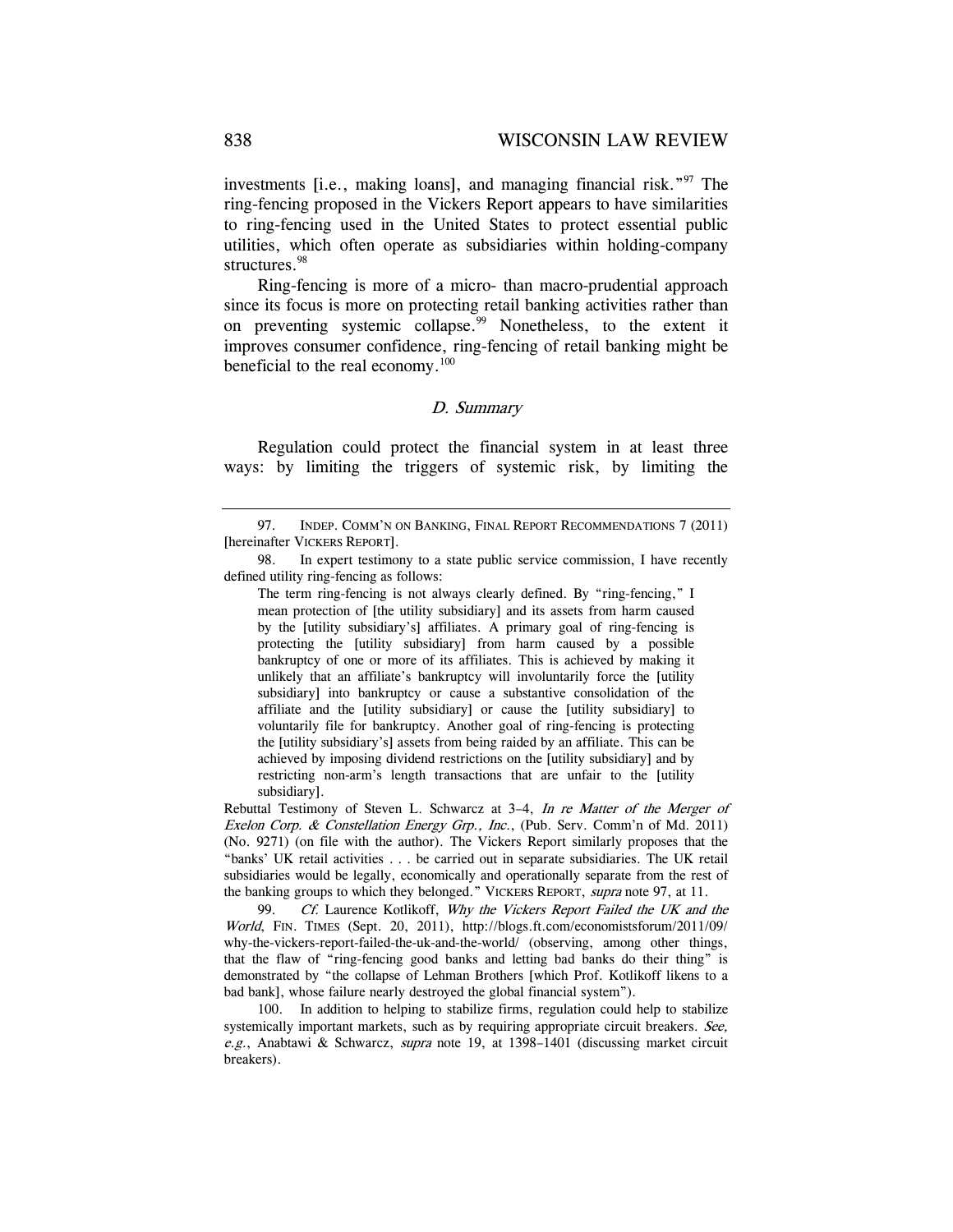transmission of systemic shocks, and by attempting to stabilize the system. Eliminating the triggers of systemic risk is not feasible. Eliminating the transmission of systemic shocks is likewise not feasible.

It therefore is critical to try to stabilize the financial system against the consequences of systemic shocks. This will involve stabilizing both systemically important financial firms and markets impacted by the shocks. This Essay has examined two approaches to stabilization: ensuring liquidity to those firms and markets, and requiring those firms and markets to be more internally robust.

The first approach—ensuring liquidity—would help to stabilize firms and markets. It also would help to control the motivation of systemically important firms to externalize their costs. If the source of the liquidity could be privatized, public costs would be even further reduced. The extent to which regulation can efficiently require systemically important firms and markets to be more internally robust is, however, a more open question.

### **CONCLUSION**

This Essay examines how the law can help to control financial chaos. To that end, regulation should strive not only to maximize economic efficiency within the financial system but also to protect the financial system itself. Any regulatory framework for achieving these goals, however, will be imperfect and have tradeoffs.

Market failures that impair efficiency are not always susceptible to legal solutions. For example, increasing financial complexity has created information failures that even disclosure cannot remedy, whereas law-imposed standardization would have its own flaws. Bounded human rationality limits the effectiveness of even otherwise ideal laws. And the increasing dispersion of financial risk is undermining monitoring incentives.

One type of market failure—principal-agent failure—is theoretically susceptible to legal solutions. To the extent financial firms do not change their compensation schemes, regulation could require them to pay managers, critically including secondary managers, under longer-term compensation arrangements. But because financial managers can work in money centers worldwide, this type of regulation ideally should be global to avoid prejudicing the competitiveness of firms subject to particular national rules.

Regulation should also strive to protect the financial system itself. Because we do not yet know enough about how systemic risk is triggered and spread, this type of regulation should operate primarily to help reduce systemic consequences by stabilizing parts of the financial system afflicted by systemic shocks. That could be done in two ways: